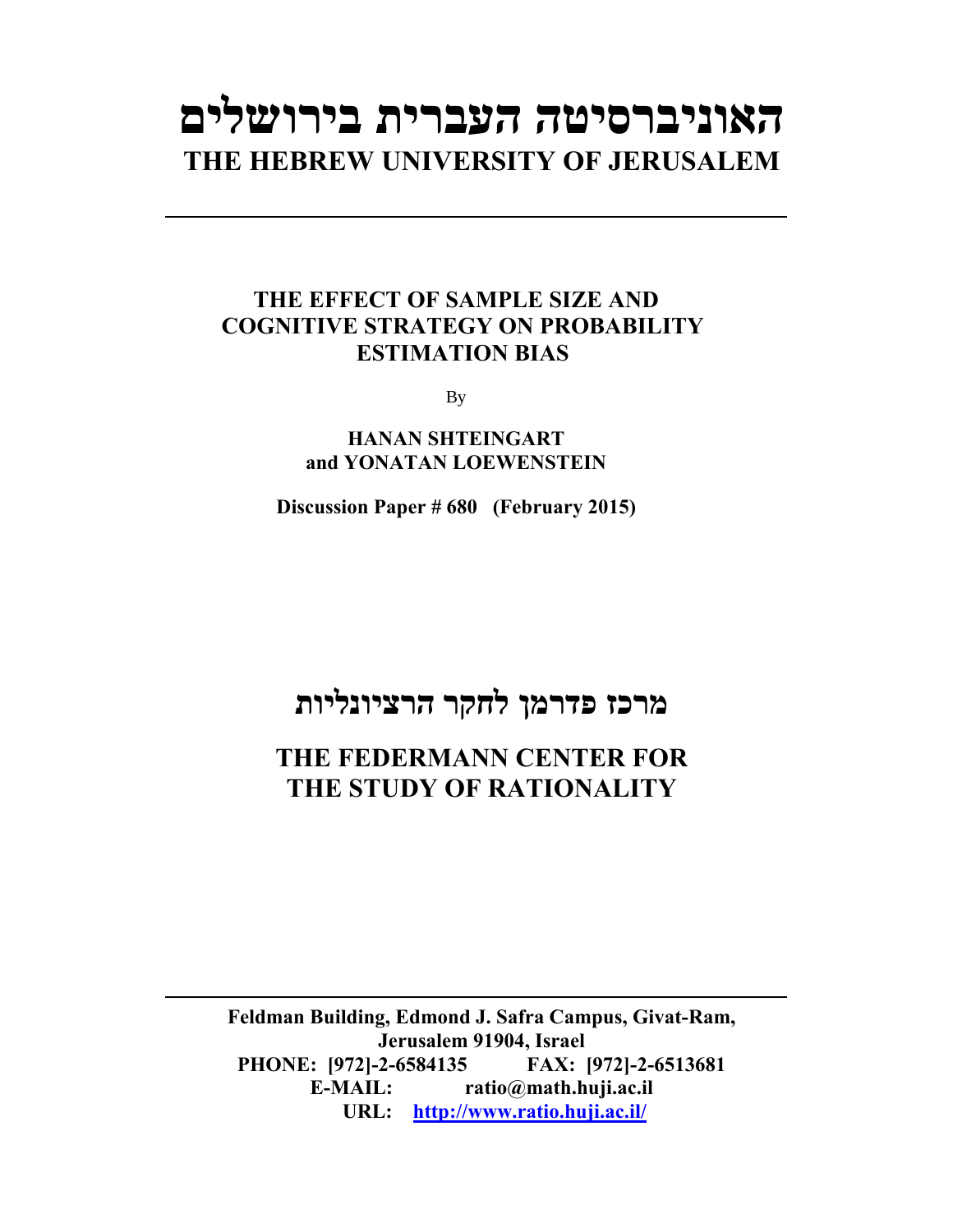#### Running head: SAMPLE SIZE AND PROBABILITY ESTIMATION BIAS1

The Effect of Sample Size and Cognitive Strategy on Probability Estimation Bias Hanan Shteingart and Yonatan Loewenstein The Hebrew University of Jerusalem

#### Author Note

Hanan Shteingart, Department of Neurobiology, The Alexander Silberman Institute of Life Sciences**,** Edmond and Lily Safra Center for Brain Sciences, The Hebrew University of Jerusalem; Yonatan Loewenstein, Department of Neurobiology, The Alexander Silberman Institute of Life Sciences**,** Edmond and Lily Safra Center for Brain Sciences and the Federmann Center for the Study of Rationality, The Hebrew University of Jerusalem.

This work was supported by the Israel Science Foundation (Grant No. 868/08), grant from the Ministry of Science and Technology, Israel, the Ministry of Foreign and European Affairs, the Ministry of Higher Education and Research, France, and the Gatsby Charitable Foundation. The work was conducted in part in the framework of the France-Israel Laboratory of Neuroscience (FILNe). We am very grateful to Mike Borns from the Federmann Center for the Study of Rationality for proofreading this manuscript.

Correspondence concerning this paper should be addressed to Hanan Shteingart, Edmond and Lily Safra Center for Brain Sciences, The Hebrew University of Jerusalem, 91904, Israel. E-mail: chanansh@gmail.com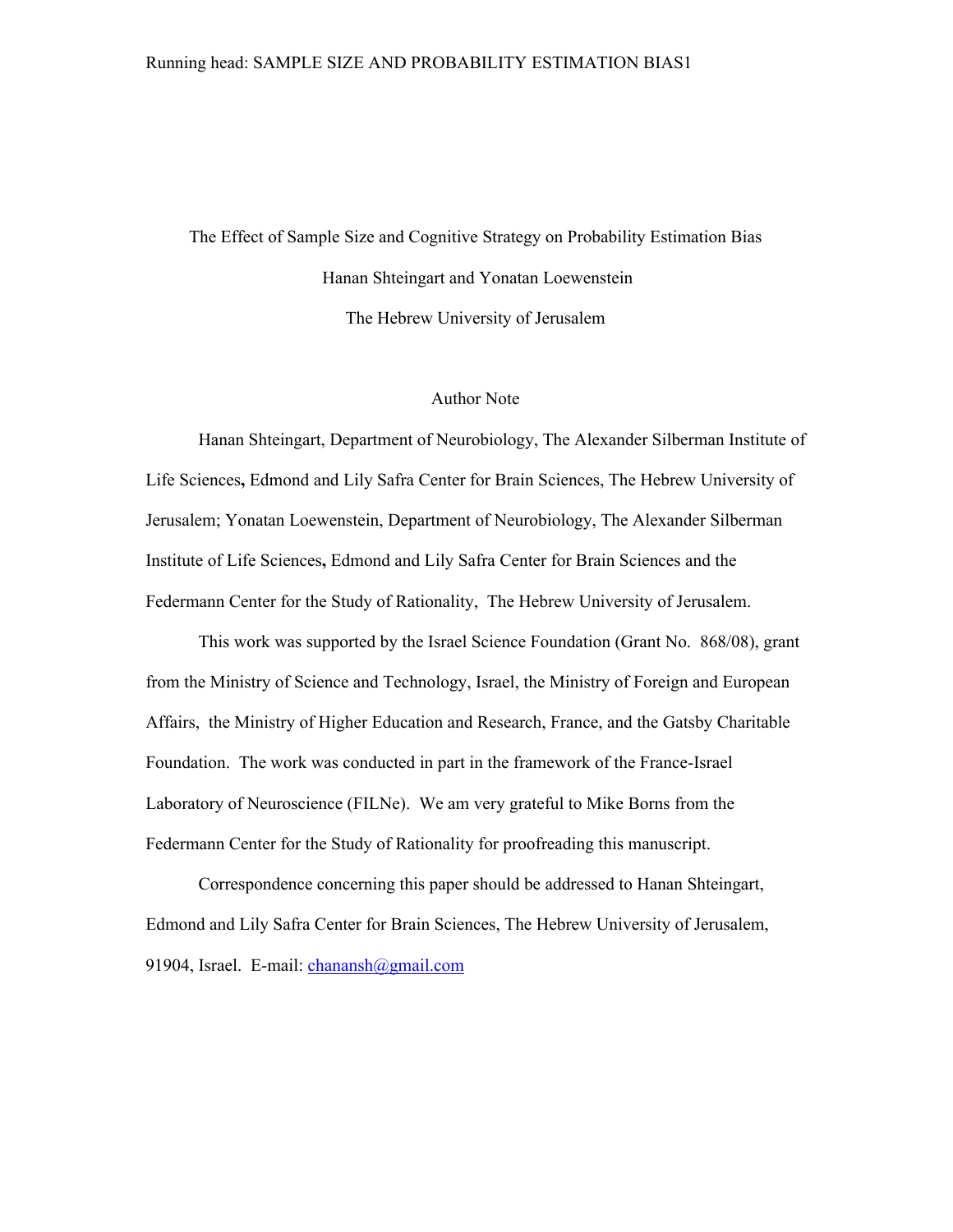#### Abstract

Probability estimation is an essential cognitive function in perception, motor control, and decision making. Many studies have shown that when making decisions in a stochastic operant conditioning task, people and animals behave as if they underestimate the probability of rare events. It is commonly assumed that this behavior is a natural consequence of estimating a probability from a small sample, also known as sampling bias. The objective of this paper is to challenge this common lore. We show that in fact, probabilities estimated from a small sample can lead to behaviors that will be interpreted as underestimating or as overestimating the probability of rare events, depending on the cognitive strategy used. Moreover, this sampling bias hypothesis makes an implausible prediction that minute differences in the values of the sample size or the underlying probability will determine whether rare events will be underweighted or overweighed. We discuss the implications of this sensitivity for the design and interpretation of experiments. Finally, we propose an alternative sequential learning model with a resetting of initial conditions for probability estimation and show that this model predicts the experimentally-observed robust underweighting of rare events.

*Keywords*: Probability Estimation, Underweighting of Rare Events, Decision Making, Reinforcement Learning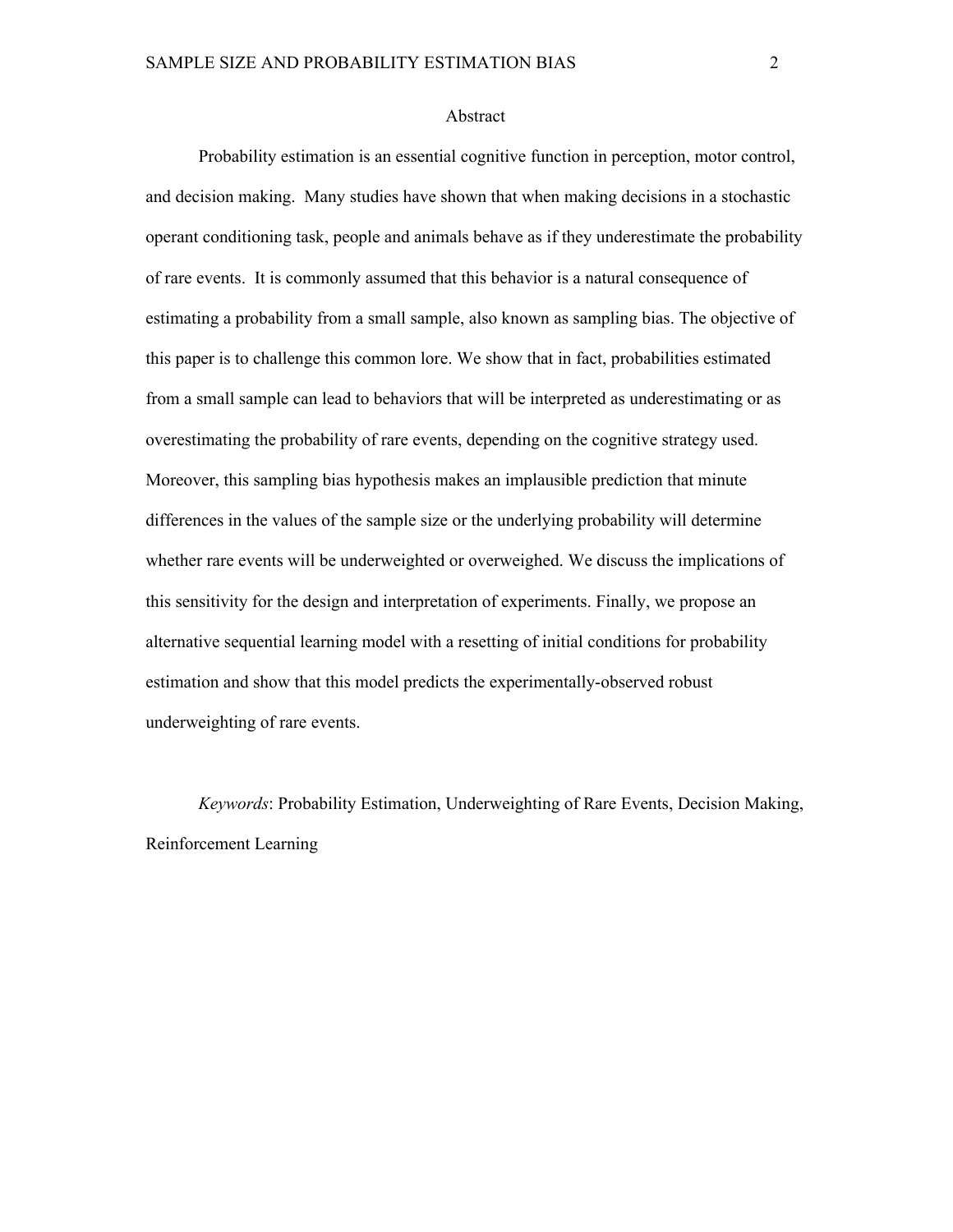The Effect of Cognitive Strategy and Sample Size on Probability Estimation

#### **Probability Estimation**

Explicit or implicit estimation of probabilities is involved in various cognitive tasks, including perception (e.g., Ashourian & Loewenstein, 2011; Knill & Richards, 1996; Raviv, Ahissar, & Loewenstein, 2012), sensory-motor integration (e.g., Körding & Wolpert, 2004), operant learning and decision making (e.g., Fox & Tversky, 1998; Kahneman & Tversky, 1979; Körding, 2007; Shafir, Reich, Tsur, Erev, & Lotem, 2008), and everyday cognition (e.g., Griffiths & Tenenbaum, 2006). However, the cognitive strategies underlying probability estimation from experience are poorly understood even in the simplest form of probability estimation: the estimation of the probability underlying a stationary sequence of binary trials, also known as a stationary Bernoulli process (e.g., Zhang & Maloney, 2012). The latter type of estimation is the focus of this paper.

One explicit experimental approach to the study of how people estimate the Bernoulli parameter from a finite sequence of Bernoulli trials is to present participants with different Bernoulli sequences and ask them to report the underlying probability (Erlick, 1964). Over the years there have been conflicting reports about biases in probability estimation in this task (Peterson & Beach, 1967): there are reports of underestimation of small probabilities (Pitz, 1965), overestimation of these probabilities (Erlick, 1964) and unbiased estimates (Ungemach, Chater, & Stewart, 2009). A caveat of this approach is that the task of explicitly reporting probabilities may be unnatural to the participants (Kyburg, 1996).

Probability estimation can also be examined indirectly, in the context of decision making (but see (Barron & Ursino, 2013; Barron & Yechiam, 2009; A. R. Camilleri & Newell, 2009; Friedman & Massaro, 1998; Gonzalez & Wu, 1999)). In particular, probability estimation is commonly studied using the *saferisky* paradigm, in which participants repeatedly choose between two, unlabeled, alternatives. Undisclosed to the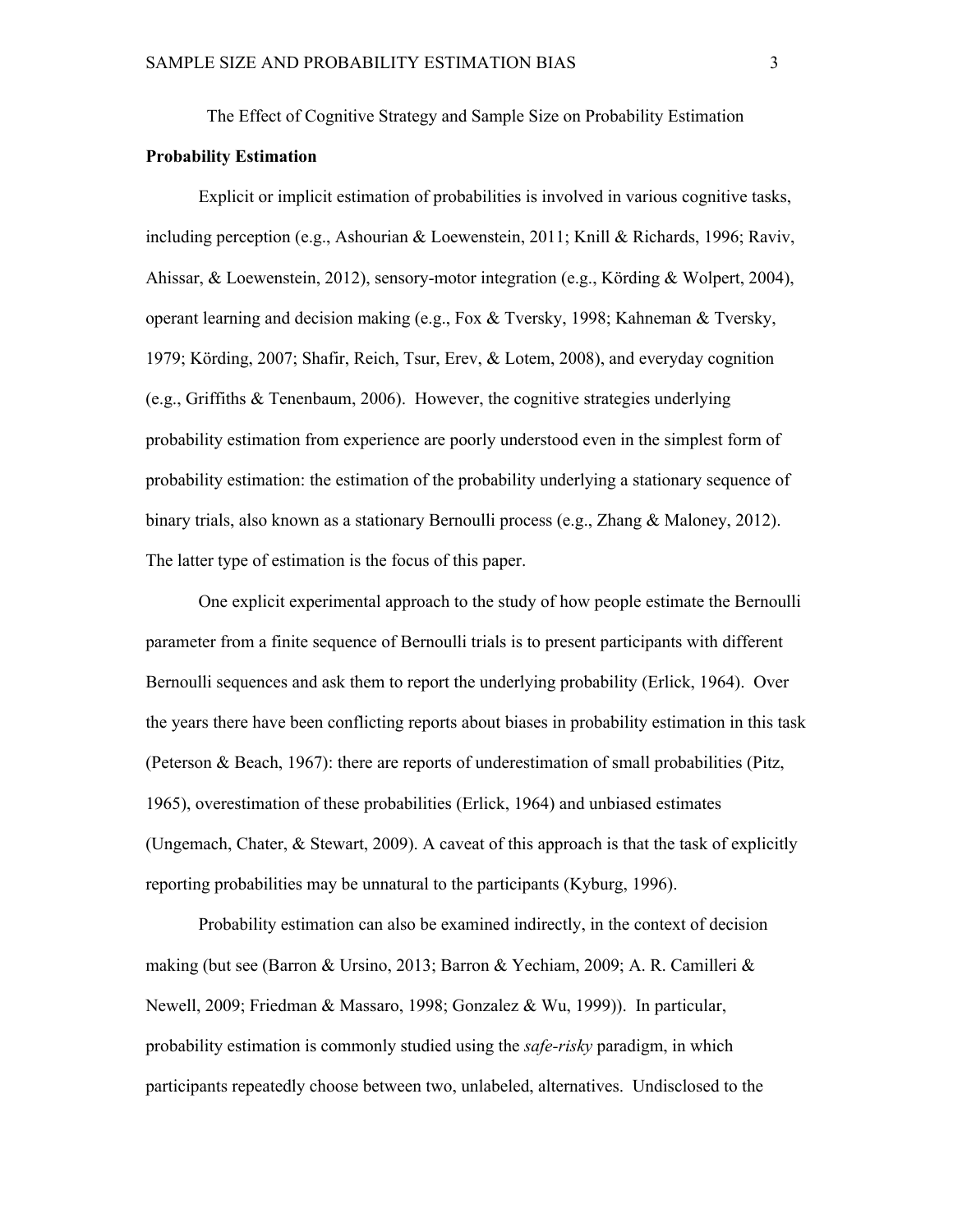participants, one choice, denoted as safe, returns a deterministic reward while the other, denoted as risky, returns a stochastic reward, such that the two actions return equal expected rewards (Barron & Erev, 2003; Barron & Ursino, 2013; Erev & Haruvy, 2009; Erev et al., 2010; Erev, Glozman, & Hertwig, 2008; Hertwig, Barron, Weber, & Erev, 2004; Shafir et al., 2008). The risky alternative is commonly chosen to be a Bernoulli variable with a probability p of a reward larger than the reward associated with the safe option and a probability  $1-p$  of a reward smaller than the safe one.

Choice preference is usually quantified by computing the fraction of trials in which the risky alternative is chosen and/or the fraction of participants who choose the risky alternative more often (Shafir et al., 2008). Because the expected return associated with the safe and risky alternatives is equal, preference of the risky alternative by a risk-neutral participant is interpreted as an overestimation of *p* whereas preference of the safe alternative is interpreted as an underestimation of the Bernoulli parameter (Barron & Erev, 2003; March, 1996). To control for risk-averse or risk-seeking utility functions, choice preference in blocks of trials that differ in their value of *p* are compared (Hertwig, 2012).

#### **Underweighting of Rare Events**

There is substantial experimental evidence that in the safe-risky paradigm, preference for the risky alternative increases with the probability of the high risky outcome *p* (despite the equal returns). In other words, participants behave as though they underestimate the probability *p* when it is small and overestimate it when it is high, an effect that was termed the "*underweighting of rare events*" (Barron & Erev, 2003; Barron & Ursino, 2013; Barron & Yechiam, 2009; A. R. Camilleri & Newell, 2009; Erev et al., 2010; Hau, Pleskac, Kiefer, & Hertwig, 2008; Hertwig et al., 2004; Hertwig & Erev, 2009; Hertwig, 2012; Rakow, Demes, & Newell, 2008; Ungemach et al., 2009). The underweighting of rare events is a robust phenomenon: it is observed in the *obtained payoff* version of the task (in which the payoff of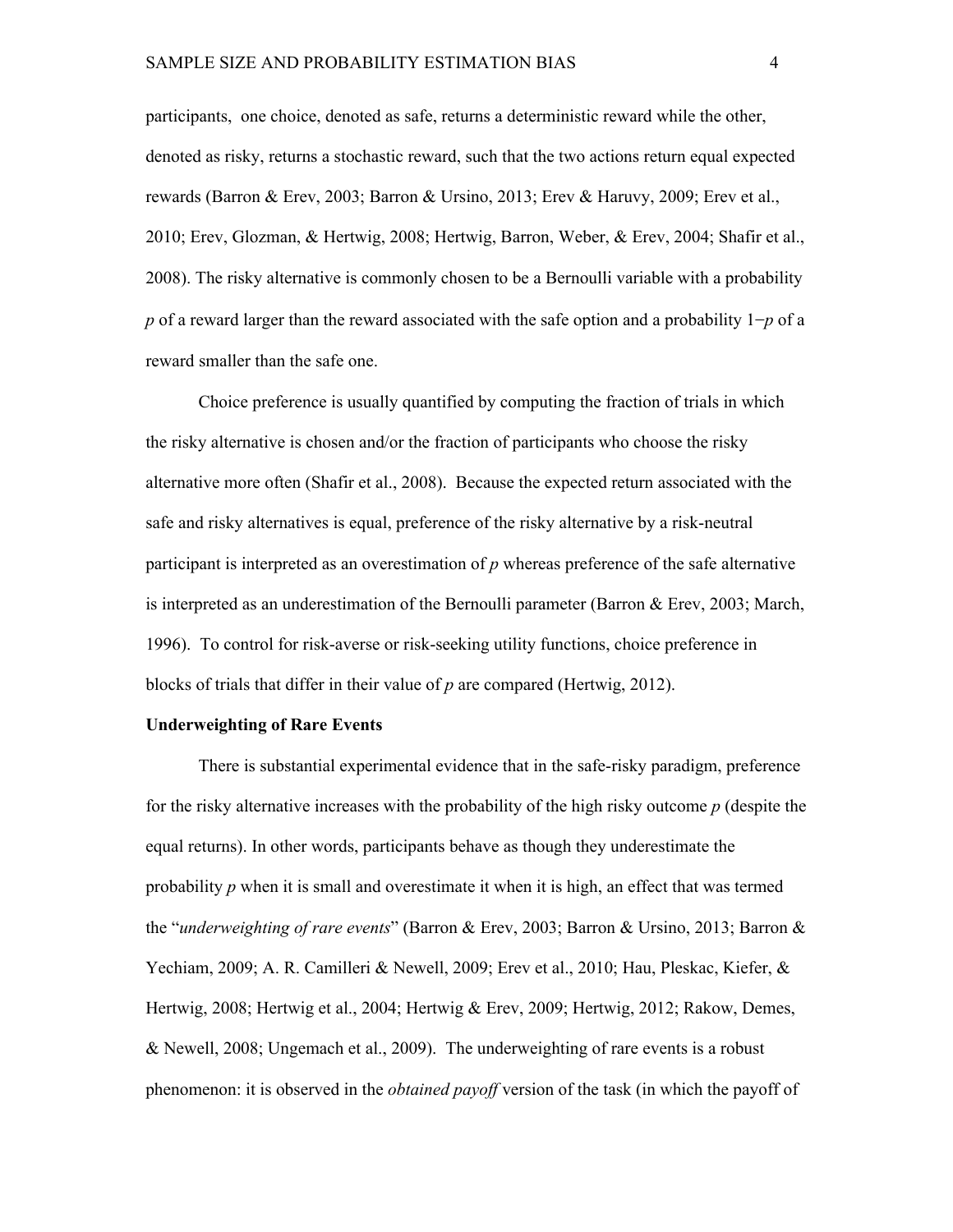the selected action becomes known to the participants), in the *foregone payoff* version of the task (in which the payoff of the nonselected action becomes known to the participants), and it is also observed in the *freesampling* version of the task (where participants sample the actions as much as they want prior to the actual, single, decision) (Erev et al., 2010). By contrast, when choosing between explicitly-described lotteries participants tend to overweight rare events (Fox & Tversky, 1998; Kahneman & Tversky, 1979). The discrepancy in behavior between description-based and experience-based choices is known as the "*description-experience gap*" (Hertwig et al., 2004).

#### **Sampling bias Hypothesis**

It has been claimed (and hotly debated) that the underweighting of rare events, when learning from experience is due, at least in part, to a *sampling bias* owing to the reliance on a small sample (Barron & Erev, 2003; A. R. Camilleri & Newell, 2011; Denrell, 2007; Erev et al., 2010; Fox & Hadar, 2006; Hertwig et al., 2004; Hertwig, 2012; Hilbig & Glöckner, 2011; March, 1996) (but see (Barron & Ursino, 2013)). Sampling bias occurs in cases, in which a participant estimates the probability of a high reward (*p*), based on a finite sample of risky outcomes. The sample size, *n*, can correspond either to the total number of risky outcomes in the experiment, the size of a finite memory capacity (Hertwig, 2012; Kareev, Lieberman, & Lev, 1997), reflect a reliance on recent samples or a reliance on a sample from memory (see Definitions and Modeling Assumptions). Probability estimation that is based on a finite sample size may be inaccurate, because the actual number of risky trials with high outcome, denoted by k, may be different from its expectation value,  $E(k) = n \cdot p$  (Hertwig et al., 2004). In the safe-risky schedule, this could bias participants' choices for or against the risky alternative.

#### **Objectives and Significance**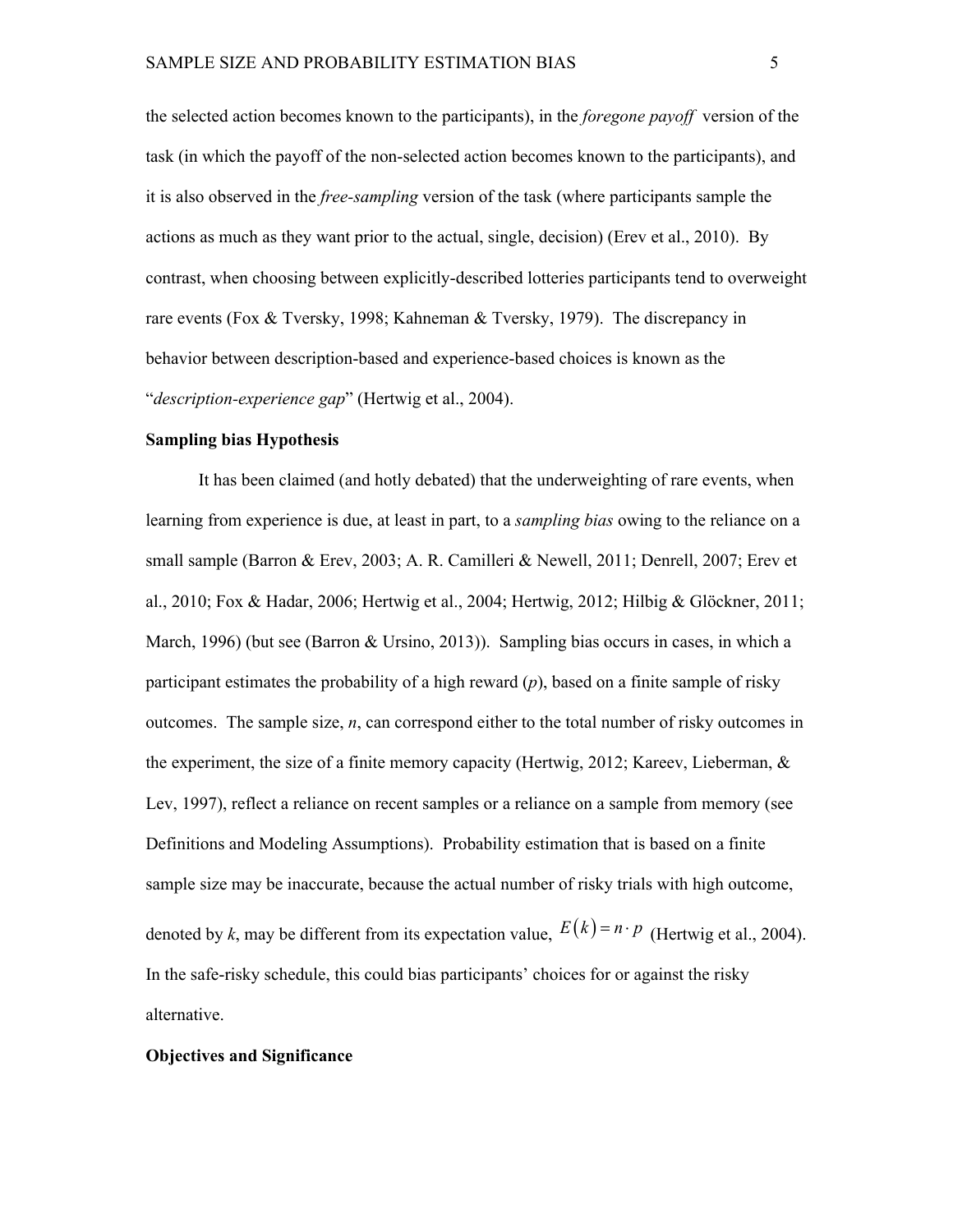In this paper we theoretically study the consequences of this sampling bias hypothesis and make the following three observations. First, we show that in fact, underweighting of rare events is not a natural consequence of the sampling bias hypothesis. Second, we show that in the safe-risky paradigm, the sampling bias makes a counter-intuitive prediction that minute changes in the parameters of the experiment are expected to lead to alternation between underweighting and overweighting of the rare events. To the best of our knowledge, there is no experimental support for this prediction and therefore, these two observations are a challenge to the sampling bias hypothesis. Finally, we show that robust underweighting of rare events is consistent with an alternative sequential learning model, assuming that initial conditions are reset.

#### **Theoretical Analysis of the sampling bias Hypothesis**

#### **Definitions and Modeling Assumptions**

Consider a participant in the safe-risky paradigm that contemplates between choosing the risky and safe alternatives after observing *k* high rewards out of *n* risky trials. As described above, one action in this paradigm, denoted as "*safe*," is associated with a fixed payoff (*M*), whereas the other action, denoted as "*risky*", is associated with a stochastic payoff that follows a Bernoulli distribution: a *high reward* (*H*) with a probability *p* and a *low reward* (*L*) with a probability  $1-p$ . Undisclosed to the participants, the values of the parameters above (*p*, *M*, *L*, *H*) are chosen such that the expected returns associated with both alternative actions (safe and risky) are equal:

$$
M = p \cdot H + (1 - p) \cdot L \tag{1}
$$

For clarity, we first make three specific assumptions about the participant's decisionmaking process, which will be later relaxed: (1) we assume that the participant's estimate of the Bernoulli parameter  $(\hat{p})$  is simply the empirical frequency of k high reward occurrences out of *n* considered risky trials  $\hat{p} = k/n$ . Such an estimate is known as the *maximum*-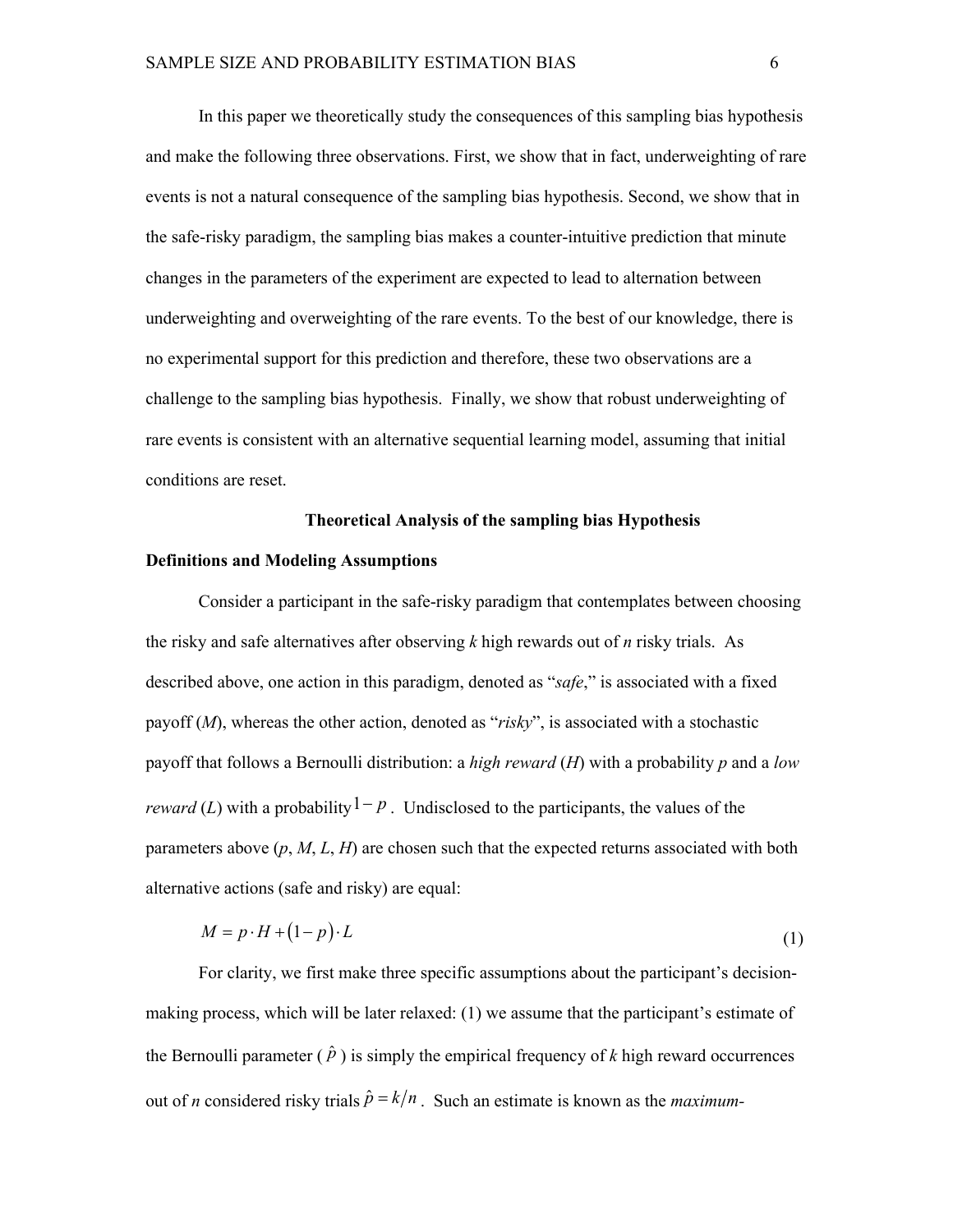*likelihood* estimator, ML (see Appendix). As noted above, the sample size, *n*, is not necessarily the total number of risky outcomes in the experiment. For example it can correspond to a sample from the memory of past outcomes (Erev et al., 2010); (2) we assume that the participant is risk neutral and (3) greedy. Assumptions (2) and (3) imply that the participant will choose the risky alternative if she believes that its expected reward is higher than that of the safe alternative.

Assumption (1), combined with the fact that in the safe-risky paradigm the expected returns are equal, imply that the participant will choose the risky alternative if  $k/n > p$  and that she will choose the safe alternative if  $k/n \leq p$ . In case of indifference between the two alternatives ( $k/n = p$ ) we assume that the participant chooses the two alternatives with equal probability. In fact, these three assumptions result in the previouslyproposed *Sampler* model (Erev et al., 2010) for decision making.

To gain insight to the model, consider a simple case in which probability is estimated based on a single outcome  $(n = 1)$ . In this case, there are only two possible outcomes:  $k = 0$ with probability  $(1-p)$  and  $k = 1$  with probability p. If the empirical frequency is the estimated probability (assumption 1), these correspond to an estimated probability of  $\hat{p} = 0$ and  $\hat{p} = 1$ , respectively. Thus, underestimation of *p* is more likely than overestimation when *p*  $\leq$  5 (and vice versa when  $p > 0.5$ ), in line with the claim that sampling bias leads to underweighting of rare events.

#### **Overweighting of Rare Events in the sampling bias Hypothesis**

The extent to which the result described in the previous section for  $n = 1$ , namely, underestimation of *p* when  $p < 0.5$  and overestimation of *p* when  $p > 0.5$ , holds for other sample sizes  $(n > 1)$  has been unclear. One study argued that sampling bias would result in underestimation of *p* when  $p < 0.5$  and overestimation of *p* when  $p > 0.5$  for any finite sample size *n* (March, 1996). Other studies have claimed that this intuition is only true when *n* is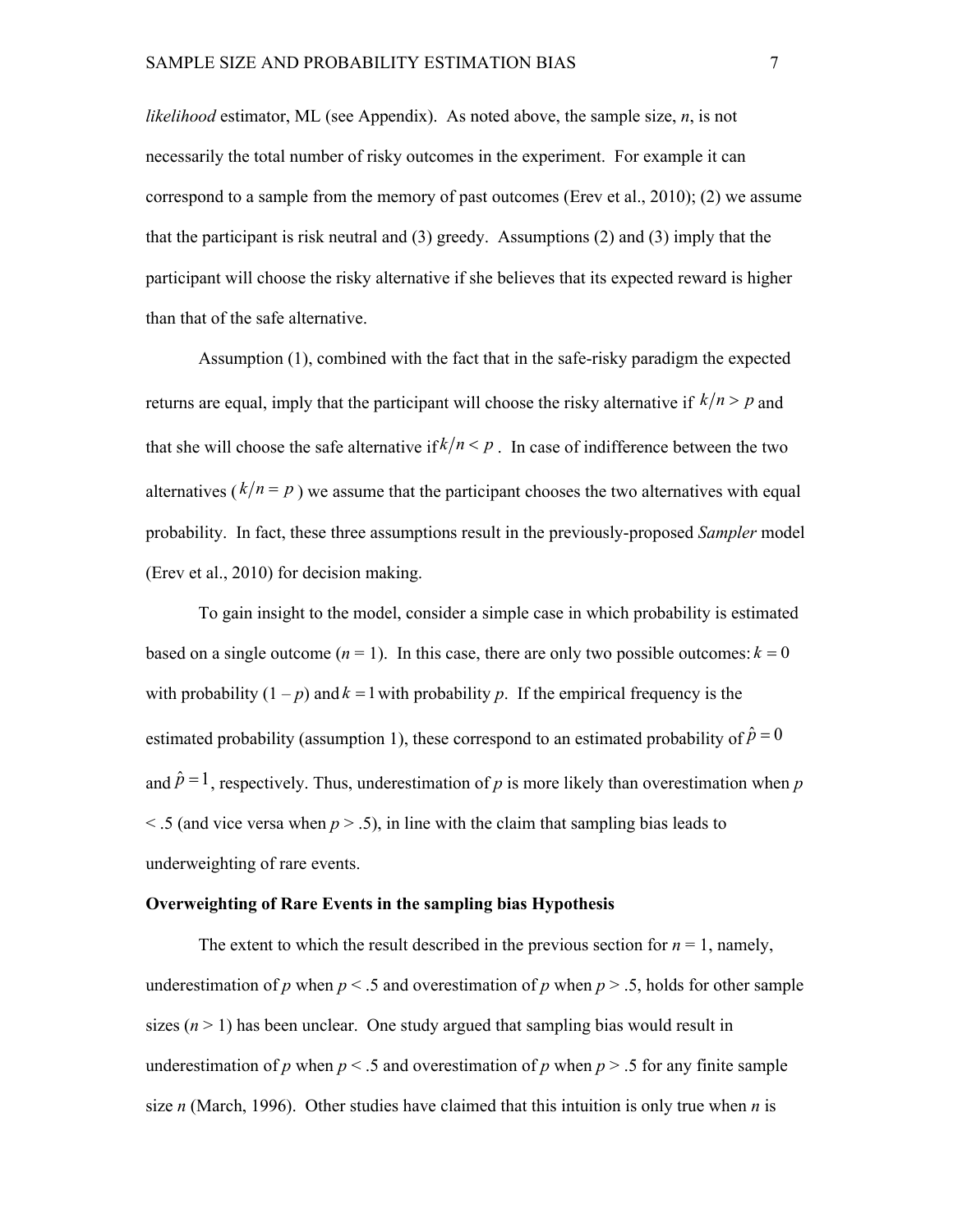"small", without defining what this means quantitatively (Barron & Ursino, 2013; Denrell, 2007; Hau, Pleskac, & Hertwig, 2010; Hertwig et al., 2004; Hertwig, Barron, Weber, & Erev, 2006; March, 1996; Rakow et al., 2008).

In order to examine the generalization of the sampling bias hypothesis for  $n \geq 1$ , we first consider the particular case of  $n = 2$ . In this case, there are only three different possible outcomes,  $k = 0,1,2$ , and therefore only three values of estimated probabilities  $\hat{p} = 0,5,1$ , respectively. For rare events ( $p < 5$ ) the probability of underestimating the probability is  $\sum_{n=1}^{\infty} \Pr(\hat{p} < p) = \Pr(\hat{p} = 0) = \Pr(k = 0) = (1 - p)^2$ . Therefore, underweighting of rare events is more likely if and only if  $(1-p)^2 > .5$ , which implies that  $p < 1-1/\sqrt{2} \sim 0.3$ . Overestimation of the Bernoulli parameter is expected for  $1 - 1/\sqrt{2} < p < .5$ . These results demonstrate that in contrast to common lore (Hertwig et al., 2006; March, 1996), underestimation of the Bernoulli parameter is not expected for all  $p<.5$  and sampling bias is consistent with both under and over estimation of the probability.

A standard measure of weighting of rare events in the safe-risky paradigm is a comparison between  $Pr(risky)$  and  $Pr(safe)$ , estimated as the fraction of participants and/or trials in which the risky or safe alternative was chosen, respectively (Shafir et al., 2008). We consider the difference between the latter probabilities, denoted as the *probability estimation bias* (PEB), as a measure of the weighting of the probability:

$$
PEB = \Delta \hat{p}(n, p) = Pr(risky) - Pr(safe)
$$
\n(2)

A negative value of the PEB ( $\Delta \hat{p}$  < 0) indicates that the Bernoulli parameter is more likely to be underestimated than overestimated; a positive PEB ( $\Delta \hat{p} > 0$ ) indicates that overestimation of *p* is more likely. A zero PEB ( $\Delta \hat{p} = 0$ ) corresponds to a situation where participant are equally likely to overestimate and underestimate *p*.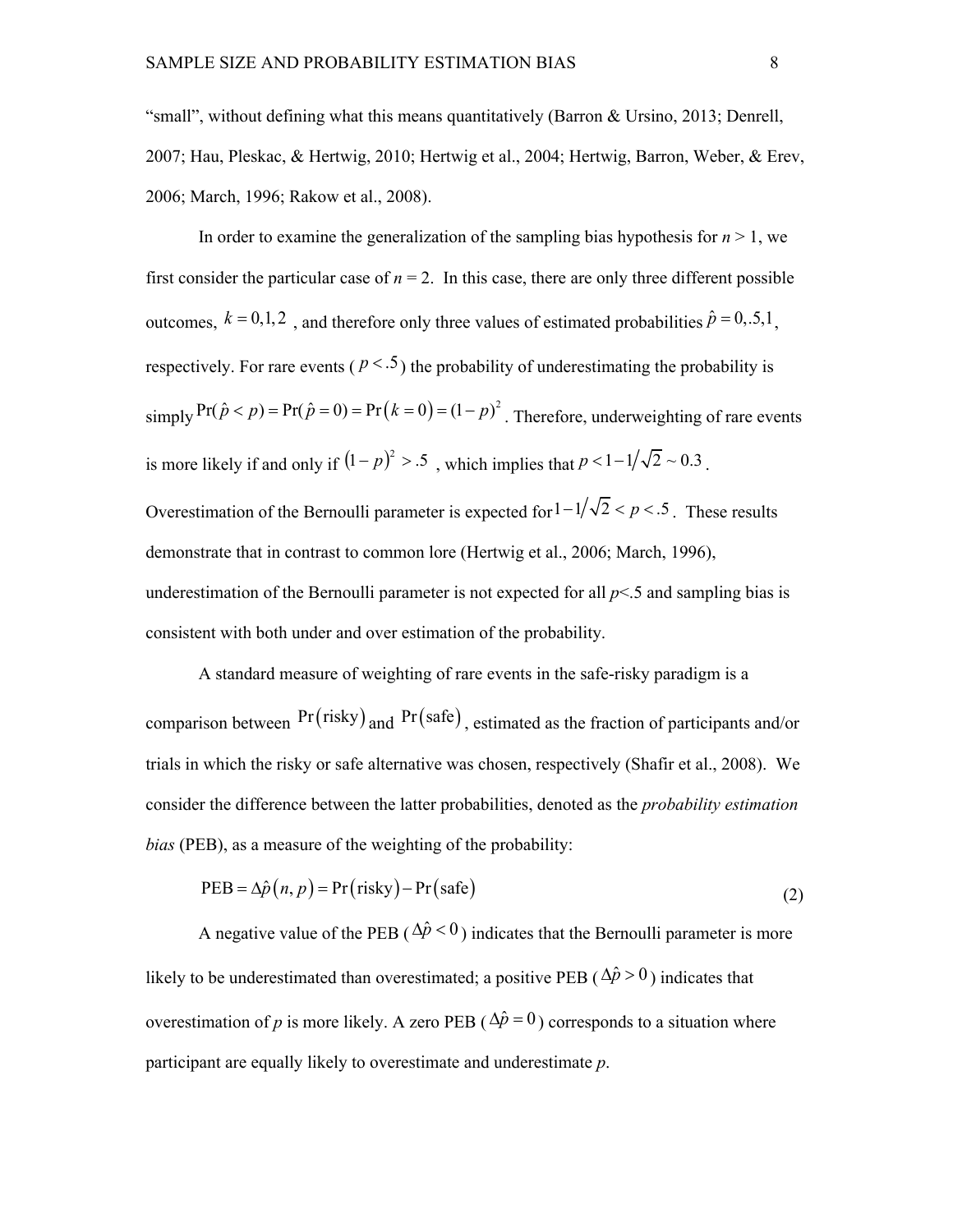With our assumptions (risky neutrality and greediness),  $Pr(risky)$  is simply the sum of two terms: the probability that a sequence composed of *n* binary events will result in an estimation  $\hat{p}$  that is larger than p,  $Pr(\hat{p} > p | n, p)$  and half the probability of an unbiased estimate,  $\frac{1}{2}$  Pr( $\hat{p} = p | n, p$ ), Moreover, Pr(safe) = 1 – Pr(risky) thus the PEB is given by:

$$
\Delta \hat{p}(n, p) = \Pr(\hat{p} > p \mid n, p) - \Pr(\hat{p} < p \mid n, p) \tag{3}
$$

Assuming that the estimated parameter  $\hat{p}$  is simply the empirical frequency (assumption 1), the probabilities of overestimation and underestimation of *p* are:

$$
Pr(\hat{p} > p | n, p) = \sum_{n \text{p} > k} Pr(k | n, p)
$$
\n(4)

$$
Pr(\hat{p} < p \mid n, p) = \sum_{np < k} Pr(k \mid n, p) \tag{5}
$$

where the probability of each value of *k* follows the binomial distribution:

$$
Pr(k|n, p) = {n \choose k} p^{k} (1-p)^{n-k}
$$
\n(6)

The dependence of the PEB on  $p$  for the case of  $n = 20$  is depicted in Figure 1 (top). Two points are noteworthy: first, the PEB is positive for many values of  $p<.5$ , indicating that for some values of *p* there is overweighting of rare events. Second, the dependence of the PEB on *p* is discontinuous (saw-like) with multiple zero-crossings, indicating that even a small change in the value of *p* may have a large effect on predicted behavior. For example, the value of PEB in a specific textbook example where  $p = 0.1$  and  $n = 20$  is negative  $(-0.07)$ (Hertwig et al.,  $2006$ )<sup>1</sup>, in line with underweighting of rare events (green circled dot in Figure 1, top). However, a minute decrease in the value of  $p$  to  $p = 0.09$  results in a positive value of the PEB of .1 (blue circled dot in Figure 1, top)<sup>2</sup>, predicting the opposite effect, the overweighting of rare events.

 $n = 20, p = .1$  Pr  $(\hat{p} > p) = Pr(k > 2) = 0.32$ , Pr  $(\hat{p} < p) = Pr(k < 2) = .39$  $n = 20, p = .09$   $Pr(\hat{p} > p) = Pr(k \ge 2) = 0.55, Pr(\hat{p} < p) = Pr(k < 2) = .45$ .

.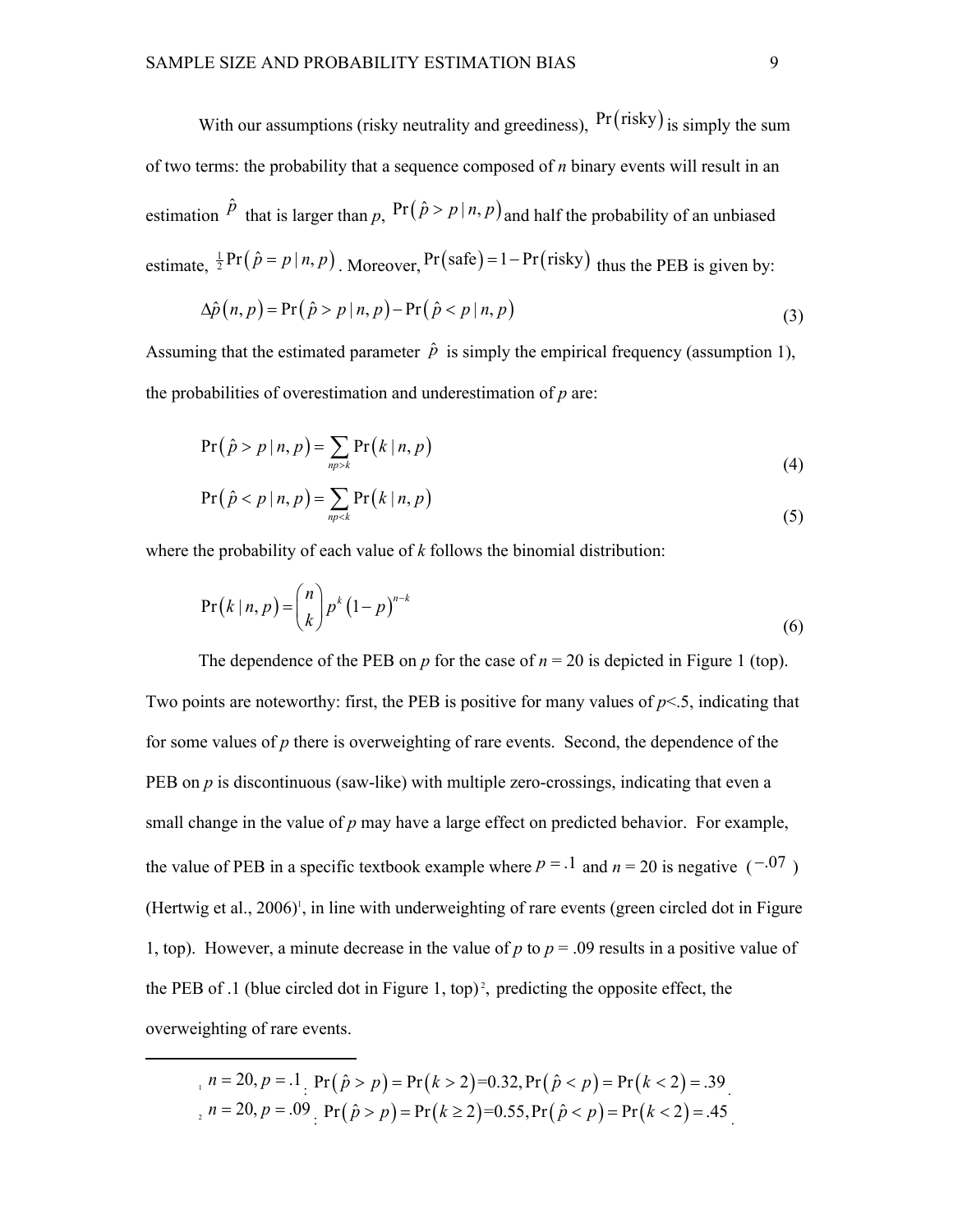The dependence of the PEB on the sample size  $n$  is also saw-like, indicating that the expected behavior critically depends on the exact sample size. This is depicted in Figure 1 (bottom), where we plot the sign of the PEB for different pairs of *p* and *n* (black underweighting; white - overweighting). The resultant striped pattern indicates that the value of the PEB changes its sign repeatedly as a function of both *n* and *p*, resulting in alternations between underestimation and overestimation of *p*. In the Appendix we prove that these noncontinuous transitions occur (but not exclusively) when the product of *n* and *p* is an integer (thin vertical lines in Figure 1, top; green in Figure 1, bottom) and that increasing the value of *p*, starting from zero, the first transition from underestimation to overestimation of *p* occurs at

1  $p=1-2^{-\frac{1}{n}}$  (magenta in Figure 1, bottom), in line with the particular case of  $n=2$  put forward above. To the best of our knowledge there is no experimental evidence supporting this nonintuitive prediction, which is a challenge to the sampling bias hypothesis and the Sampler model.

The counterintuitive results of Figure 1 were based on three specific assumptions: maximum likelihood estimation of the probability, risk-neutrality and greediness. In the Appendix we mathematically show that overweighting of rare events emerges even when these assumptions are relaxed, for example when alternative Bayesian estimators are considered (e.g. mean of the posterior rather than the mode as in the Sampler model or assuming different priors), risk-sensitive utility function is used and exploration is introduced. Nevertheless, it should be notes that these different variations of the model may lead to different predictions (e.g., Bayesian estimation based on the mean of the posterior which minimizes the mean square error, with a uniform prior, overweighs rare events even for  $n = 1$  in contrast to the maximum likelihood estimator). In other words, the bias in probability estimation is a function of both the experimental parameters *p* (and *n*) and the estimation strategy utilized by the participants.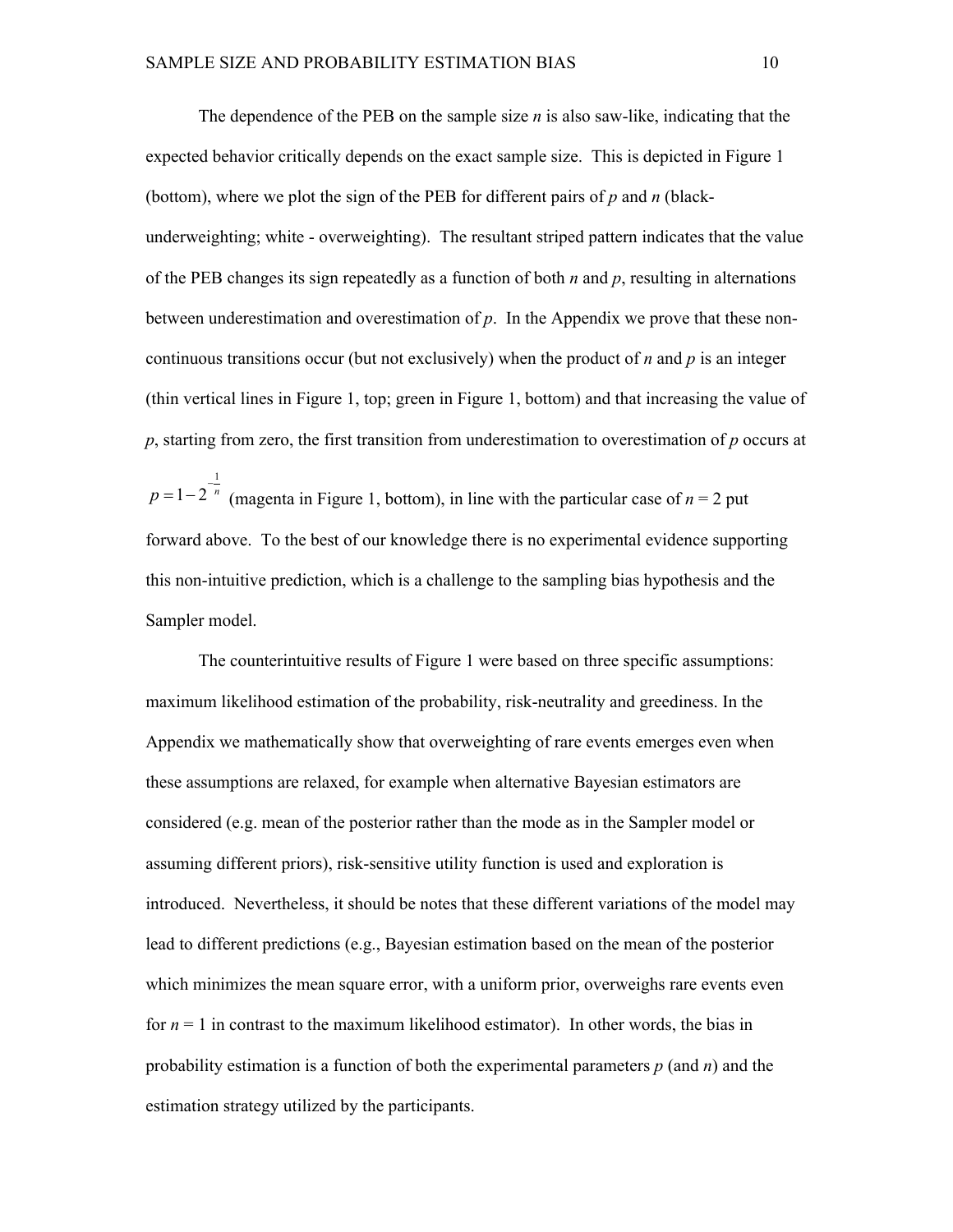#### **Consequences for Experimental Design and Interpretation**

The dependence of the PEB on *p*, depicted in Figure 1, may have important consequences when designing experiments and interpreting their results. For example, we consider the Technion choice prediction competition (CPC), in which a large dataset of choices in the saferisky paradigm was collected for different problem sets, defined by the values of the reward schedule parameters  $(M, H, L, \text{and } p)$  (Erev et al., 2010). In the "sampling" condition, participants freely sampled the two alternatives before making a single decision. Overall, participants' behavior in these experiments was consistent with underweighting of rare events and overweighting of common events, and the probability of choosing the risky alternative increased with *p*.

 One of the models used to account for this behavior was the Sampler model (Erev et al., 2008), described above. Fitting this model to the empirical data, it was found that the value of  $n$  that is most consistent with the behavioral data (in the sense of least square error) is  $n = 5$  (Erev et al., 2010), suggesting that humans use the Sampler strategy with  $n = 5$ . While this result may be interpreted as implying that in the brain, decisions are typically based on a memory of 5 samples, we argue, that this result namely the particular value of *n* extracted from the model, may actually reflect the particular choice of values of *p* used in the experiment. As shown in Figure 1, in general, the Sampler model predicts alternating underestimation and overestimation of  $p$  (Figure 2, blue line, for the particular case of  $n = 5$ ). However, when considering only the 27 particular values of *p* used in the experiment, the Sampler model is consistent with the experimental findings, namely, underweighting of rare events, overweighting of common events, and increasing probability of choosing the risky alternative with *p* (Figure 2, blue markers). In fact, a straightforward calculation reveals that  $n = 5$  is the only value of *n* in the range  $1 < n < 100$  such that underweighting of rare events and monotonicity are respected in the Sampler model, for these particular values of *p* used in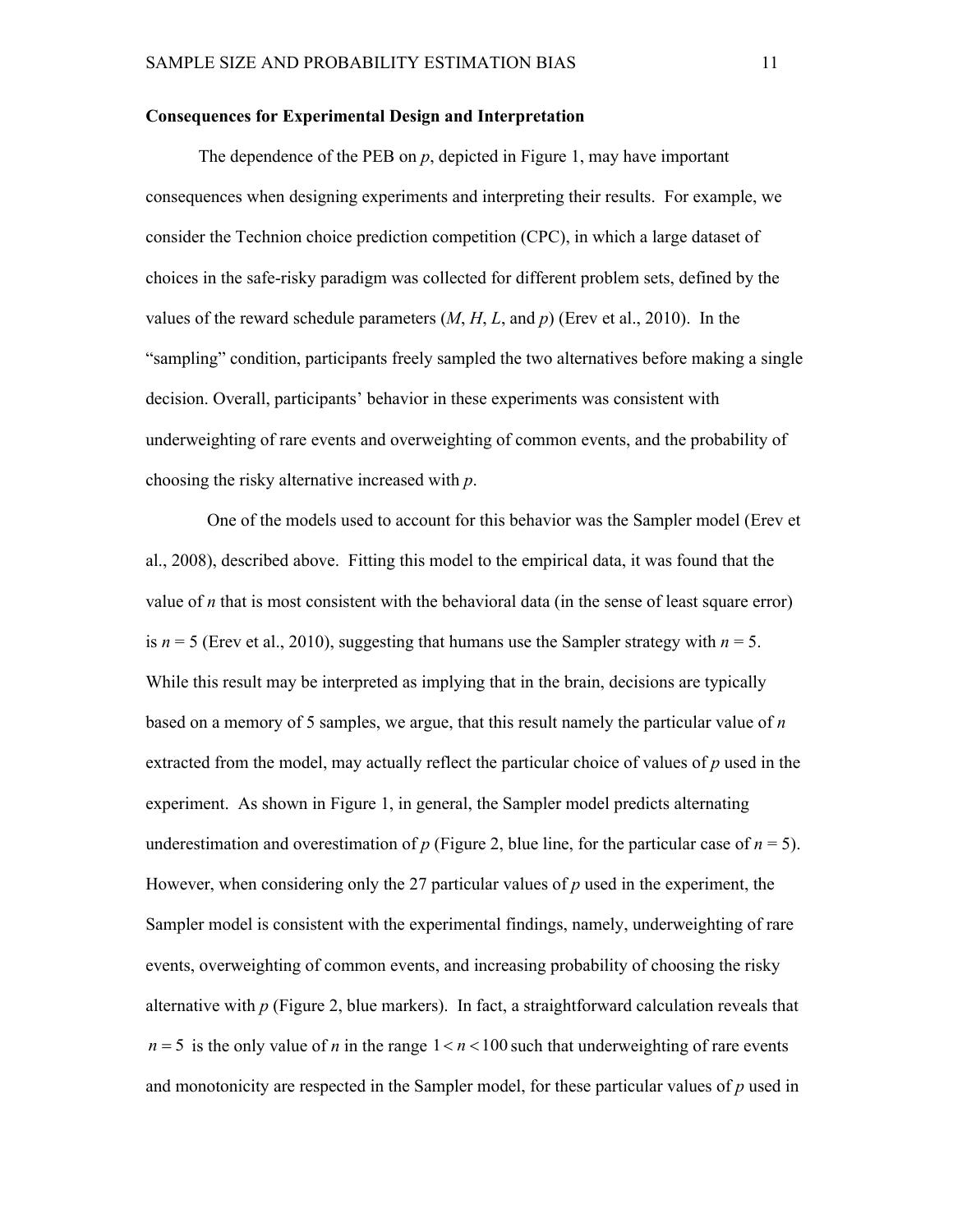the experiment. We hypothesize that if slightly different values of *p* would have been used in this experiment, robust underweighting would still have been observed but the resultant bestfit value of *n* in the Sampler model would have been very different.

It should be noted that a stochastic version of the Sampler model (aka *Stochastic Sampler*), in which the number of samples is a stochastic variable uniformly distributed between 1 and 9 that better fits the behavioral data (Erev et al., 2010) predicts underweighting of rare events for most values of  $p$  (Figure 2, red). The stochasticity of this model could represent heterogeneity between participants or variability in the sample size used by the single participant. Note that in the former case, the Sampler model predicts that a careful analysis of the choices made by single participant would reveal a non monotonous dependence of estimated probability on *p*.

#### **Sequential Learning as an Alternative Model**

In the previous sections we considered the sampling bias hypothesis and demonstrated that the Sampler model does not account for the experimentally-reported robust underweighting of rare events. In this section we consider an alternative model, inspired by Reinforcement Learning models (Sutton & Barto, 1998), to account for the underweighting of rare events that is based on sequential learning: (e.g., Denrell, 2007; Shteingart, Neiman, & Loewenstein, 2013):

$$
\hat{p}(t) = (1 - \eta)\hat{p}(t - 1) + \eta x(t) \tag{7}
$$

Where  $\hat{p}(t)$  and  $\hat{p}(t-1)$  are the estimator at trials  $t$  and  $t-1$ , respectively,  $\eta > 0$  is the learning rate and  $x(t) \in \{0,1\}$  is the observation at trial *t* encoded such that the high reward *H* is 1 and the low reward *L* is 0. As a result, the estimated parameter  $\hat{p}$  is an exponentially weighted average of past observations.

We found that when the number of samples *n* is large compared with the reciprocal of the learning rate, then underweighting of rare events is expected for almost all<sup>3</sup> values of  $p$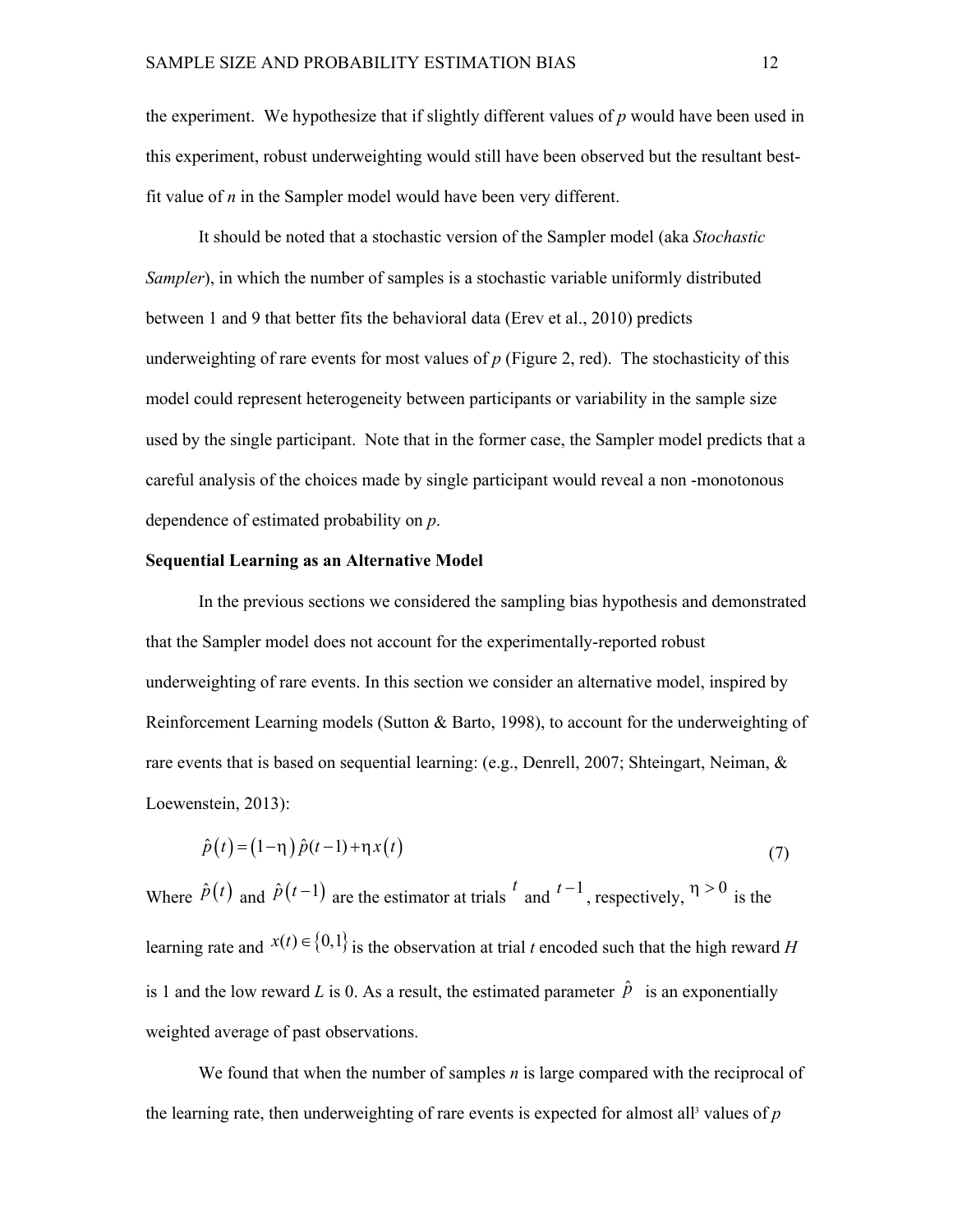and  $\eta$ . However, when the number of samples *n* is relatively small, the estimation of the probability strongly depends on the initial condition of Equation (7). For example, under the parsimonious assumption of symmetry ( $\hat{p}(t=0) = .5$ ), overestimation of the probability is expected because of the residual effect of the initial condition<sup>4</sup>. This is demonstrated in Figure 3A for  $\eta = 0.1$  and  $n = 20$ . However, a recent study has shown that in operant learning, outcome primacy is consistent with the resetting of initial conditions by first experience (Shteingart et al., 2013). Incorporating this reset in the probability estimation model of Equation (7), such that  $\hat{p}(1) = x(1)$ , reverses the sign of the probability estimation bias of Figure 3A and leads to robust underweighting of rare events, in line with experimental evidence. The reason is that as long as *n* is sufficiently small, the first event dominates the probability estimation, leading to underweighting of rare events as in the sampler model with  $n = 1$ . Extensive numerical simulations show that robust underweighting of rare events naturally emerges in the sequential learning model with reset of initial conditions for a large set of values of  $\eta$  and  $\eta$  (results not shown).

#### **Discussion**

There is a long tradition of experiments using the saferisky paradigm. Behavior in these experiments is consistent with underweighting of rare events and overweighting of common events (e.g. Hertwig et al., 2004). It has been suggested that these biases result, at least in part, from a sampling bias of the Sampler model (e.g. Camilleri & Newell, 2011b). In this paper we challenge this sampling bias hypothesis. First, we show that sampling bias can also lead to overweighting of rare events, depending on the decision maker's characteristics (e.g., memory capacity, *n*). Second, we show that the sampling bias hypothesis predicts that

<sup>4</sup> Overestimation is guaranteed if  $p < \hat{p}(t=0)(1-\eta)^n$ , see Equation 7.

<sup>&</sup>lt;sup>3</sup> It has been previously argued (Denrell, 2007) that this is true for all values of p and  $\eta$  but an extensive numerical analysis (not shown) indicates that there are a few exceptions (e.g.,  $\eta = .45$  and  $p = .45$ ).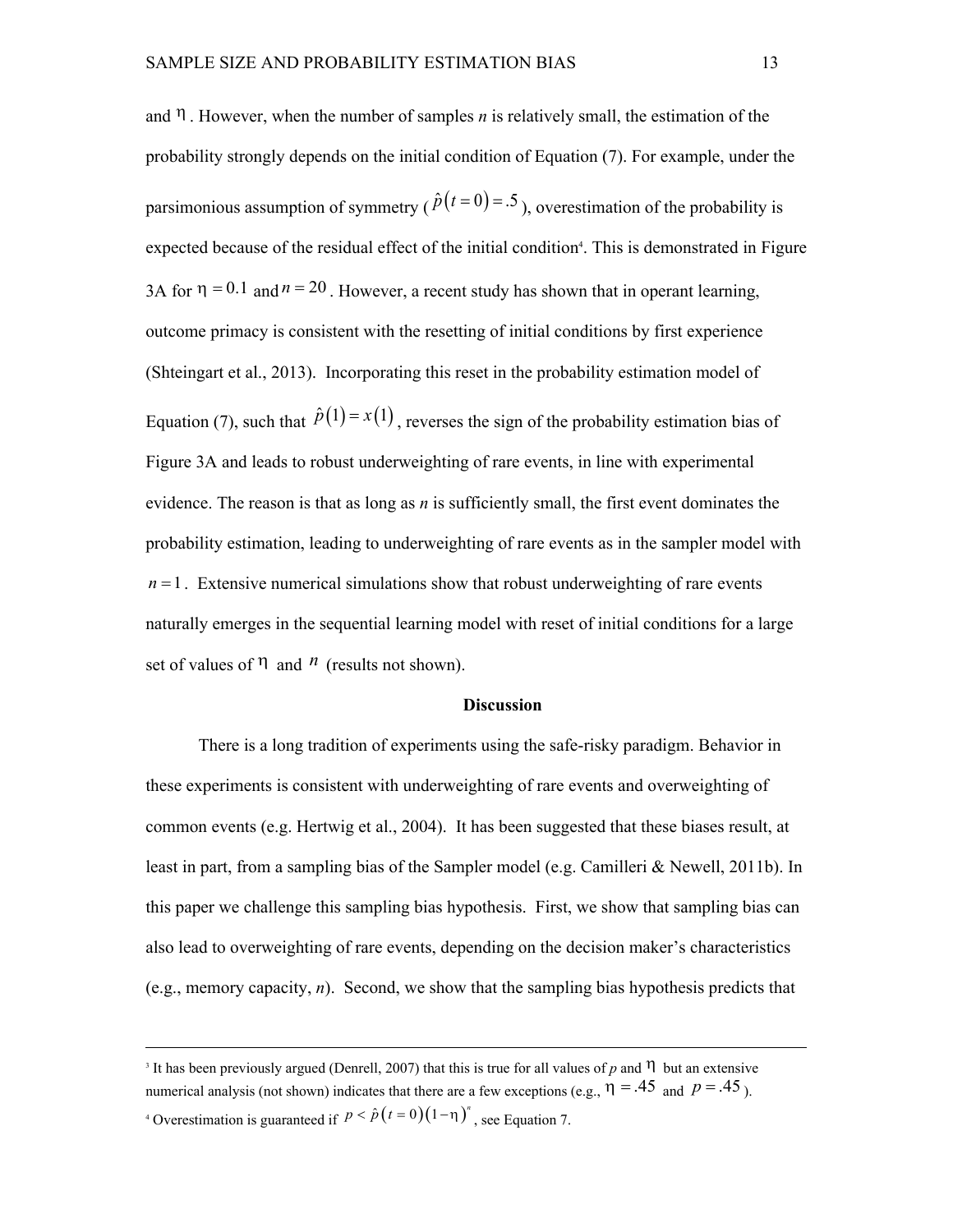the magnitude, and even the sign of the probability estimation bias, critically depend on the exact value of *p* used in the experiment. The implication of this prediction is simple. One possibility, which we believe to be unlikely, is that careful experiments will reveal nonmonotonic alternations between underweighting overweighting of rare events as a function of the underlying probability *p*, as predicted by the Sampler's sampling bias. Alternatively, if underweighting of rare events is indeed a robust phenomenon, then the sampling bias hypothesis, in the form of the Sampler model and its extensions (see Appendix), should be rejected.

We also proposed an alternative model for probability estimation that is based on sequential learning. When the value of the learning rate  $\eta$  is close to 1 or when the number of samples *n* is small, underweighting of rare events emerges because the estimation of the probability is based primarily on a single sample, the most recent sample in the former and the first sample in the latter. However, underweighting of rare events in that model is not restricted to these parameters and is observed for almost all values of  $\eta$ , *n* and *p*. The Stochastic Sampler model (with  $n = 9$ ) is also consistent with the underweighting of rare events for almost all values of *p* and therefore can serve as an alternative account. These models are not necessarily exclusive as other models may also be consistent with robust underweighting of rare events. Additional research is required to characterize the family of models which are consistent with underwriting of rare events.

Experimental testing of the two (or other) models will require a careful analysis of sequential effects: first, the shape of the recency effect differs between the two models. Second and experimentally easier to identify, the sequential learning model predicts a transient primacy effect, which is not present in the Stochastic Sampler model but was observed in decision making from experience (Shteingart et al., 2013). Finally, the same cognitive strategies used to estimate probabilities in the safe-risky paradigm may also be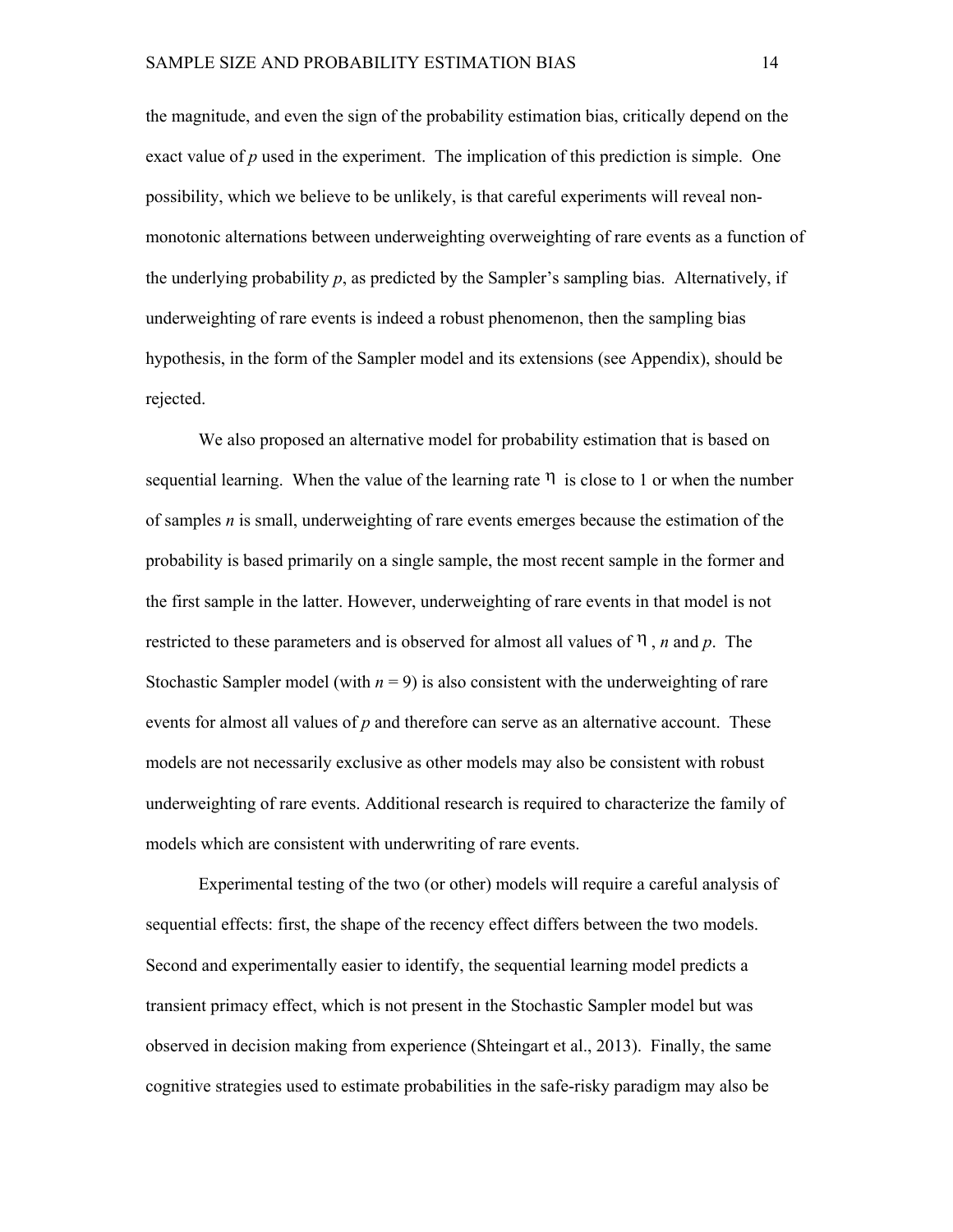involved in other forms of probability estimation. Thus, the models may also be compared, perhaps more easily, by studying behavior in explicit probability estimation tasks in which the probabilities of two Bernoulli processes are compared.

#### **Appendix**

#### **Mathematical Details**

#### **Maximum Likelihood Estimation**

Given the likelihood  $(k | n, p) = \binom{n}{k} p^k (1-p)^{n-k}$  $k \int_{-\infty}^{\infty}$  *k*  $\int_{-\infty}^{\infty}$  the maximum likelihood  $n\big|_{k\,(n)}$  $k | n, p$  =  $\binom{n}{k} p^k (1-p)^{n-k}$  the maximum likelihood estimator  $\left(1 \right)$   $k(1)$  $\left(k\right)^{p/(1-p)}$  the maximum lil  $Pr(k | n, p) = {n \choose k} p^{k} (1-p)^{n-k}$ the maximum likelihood estimator

of *p* is defined as  $\int_{p}^{p}$  $\hat{p}_{\scriptscriptstyle ML}$  = arg max Pr(k | n, p)  $\hat{p}_{ML}$  = arg max  $Pr(k | n, p)$  <br>Differentiating the . Differentiating the likelihood and comparing it to zero results in  $\hat{p}_{ML} = k / n$ .

**First transition (magenta line in Figure 1). Consider the case of**  $p < 1/n$ **. As long as**  $Pr(k < np) = Pr(k = 0) > .5$ , the PEB is negative, resulting in underestimation of the

probability. Because  $Pr(k=0) = (1-p)^n$ , negative PEB is guaranteed as long as  $(1-p)^n > .5$ 

or  $p < 1-2$   $\degree$ . Incr 1  $p < 1-2^{-\frac{1}{n}}$ . Increasing p beyond the critical value of  $p^* = 1-2^{-\frac{1}{n}}$  results in  $Pr(k=0) < .5$ . .

Note that  $p = 1-2$   $\degree$  <  $p^* = 1 - 2^{-\frac{1}{n}} < 1/n$  is consistent with the assumption that

**Discontinuity at integer** *pn* (green lines in Figure 1). If  $np$  is an integer, the median of the Binomial distribution (Equation 1) is equal to the mean  $np$  (Lord, 2010); thus, by the definition of the median,  $P_+ + P_0 > .5$  and  $P_- + P_0 > .5$ , where  $P_+ = Pr(k > np | p)$ ,

 $P = Pr(k < np | p)$  and  $P_0 = Pr(k = np | p)$ . Consider the probability *p*' such that

$$
p' = p + \varepsilon
$$
  
where  $|\varepsilon| < \frac{1}{n}$ . Because *np'* is not an integer,

 $\epsilon > 0$ ,  $np' > np$  and, therefore,  $P_{-}$ '=Pr( $k' < np' | p'$ ) = Pr( $k' \le np | p$ ) =  $P_{-} + P_{0} + O(\epsilon) > .5$ 

.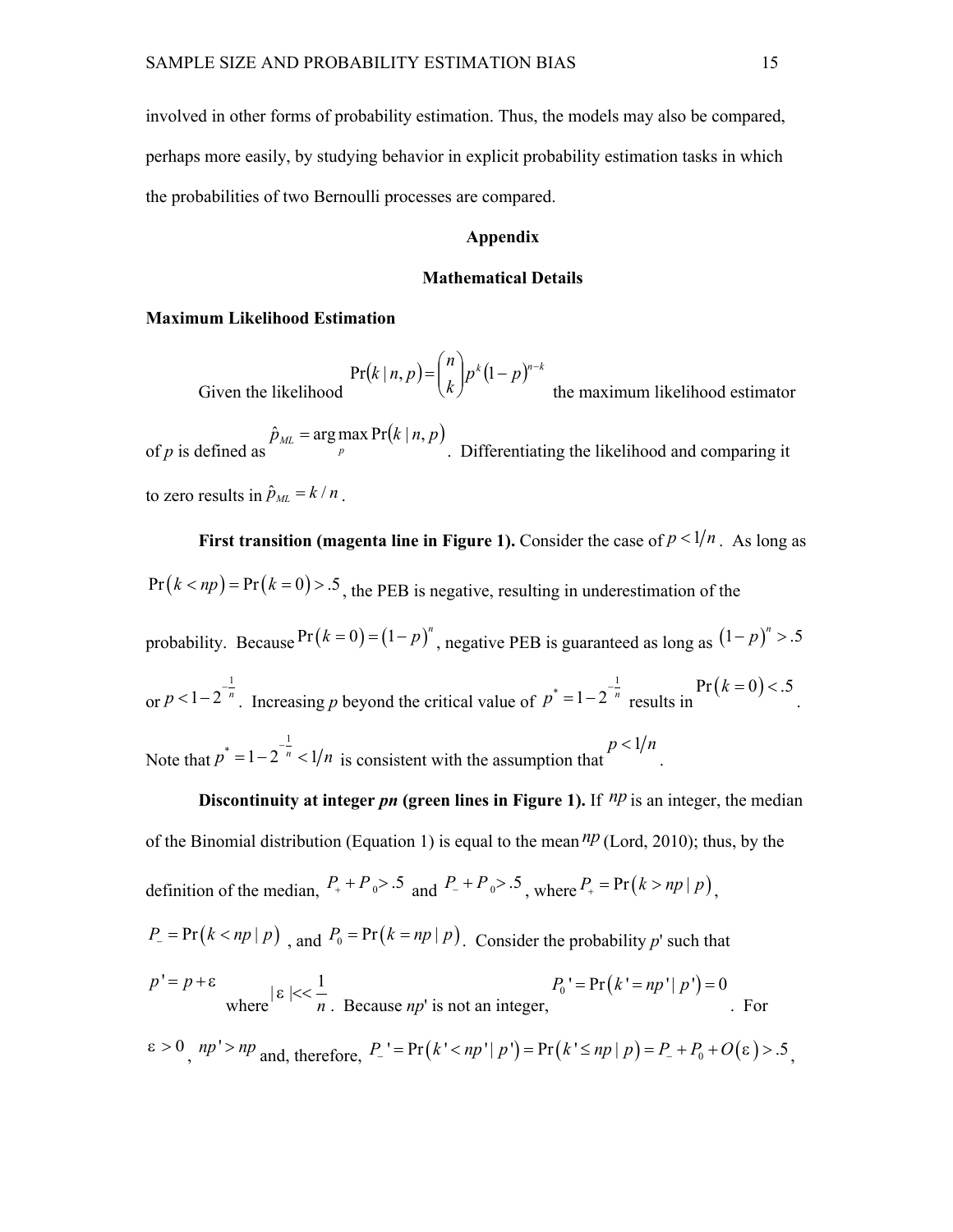resulting in a negative PEB. By contrast, for  $\epsilon < 0$ ,  $np' < np$ ; thus  $P_+$  ' = Pr( $k' > np' | p'$ ) > .5 and the PEB is positive.

#### **Generalization to other Models of Cognitive Strategies**

**Safe indifference value generalization.** We assume that the participant has an effective *safe-indifference value* (SIV) such that if the SIV is equal to the safe alternative reward (*M*), the participant is indifferent between the risky and safe alternatives and therefore chooses the risky alternative with probability .5. Moreover, we assume greediness, i.e., if the SIV is larger or smaller than *M*, the participant chooses the risky or the safe alternative, respectively. In general, the SIV is a function of *k* and *n*,  $S(k,n)$ . We further assume that (1)  $S(k,n)$  monotonously increases with *k*, implying that the larger *k*, the more attractive is the risky alternative; (2)  $S(k=0,n) \ge L$  and  $S(k=n,n) \le H$ , which implies that the risky alternative is not worse or better than receiving *L* or *H* with certainty, respectively. With these assumptions, we show that for  $n \ge 2$ , the PEB is a non-monotonic function of p.

To see that, note that in general,  $S(k,n)$  attains one of  $n+1$  possible values. Because  $M = p \cdot H + (1-p) \cdot L$ , there exists a probability *p* such that  $S(0,n) < M < S(n,n)$ . Without loss of generality, we assume that there exists a value  $k^*$  such that  $S(k^*, n) < M < S(k^*+1, n)$ . . In this framework, the probability that the risky alternative would be chosen is simply  $Pr(k > k^*)$ . An increase in *p* has two consequences: first, it increases the probability of observing larger values of k. Thus, as long as  $k^*$  is fixed, it increases  $Pr(k > k^*)$ . Second, it increases *M* due to the equal expected reward schedule of the safe-risky paradigm. Increasing the value of *M* beyond  $S(k^*+1,n)$ , while keeping p fixed, will result in a discontinuous decrease in the probability of risky choice because the number of possible outcomes *k* that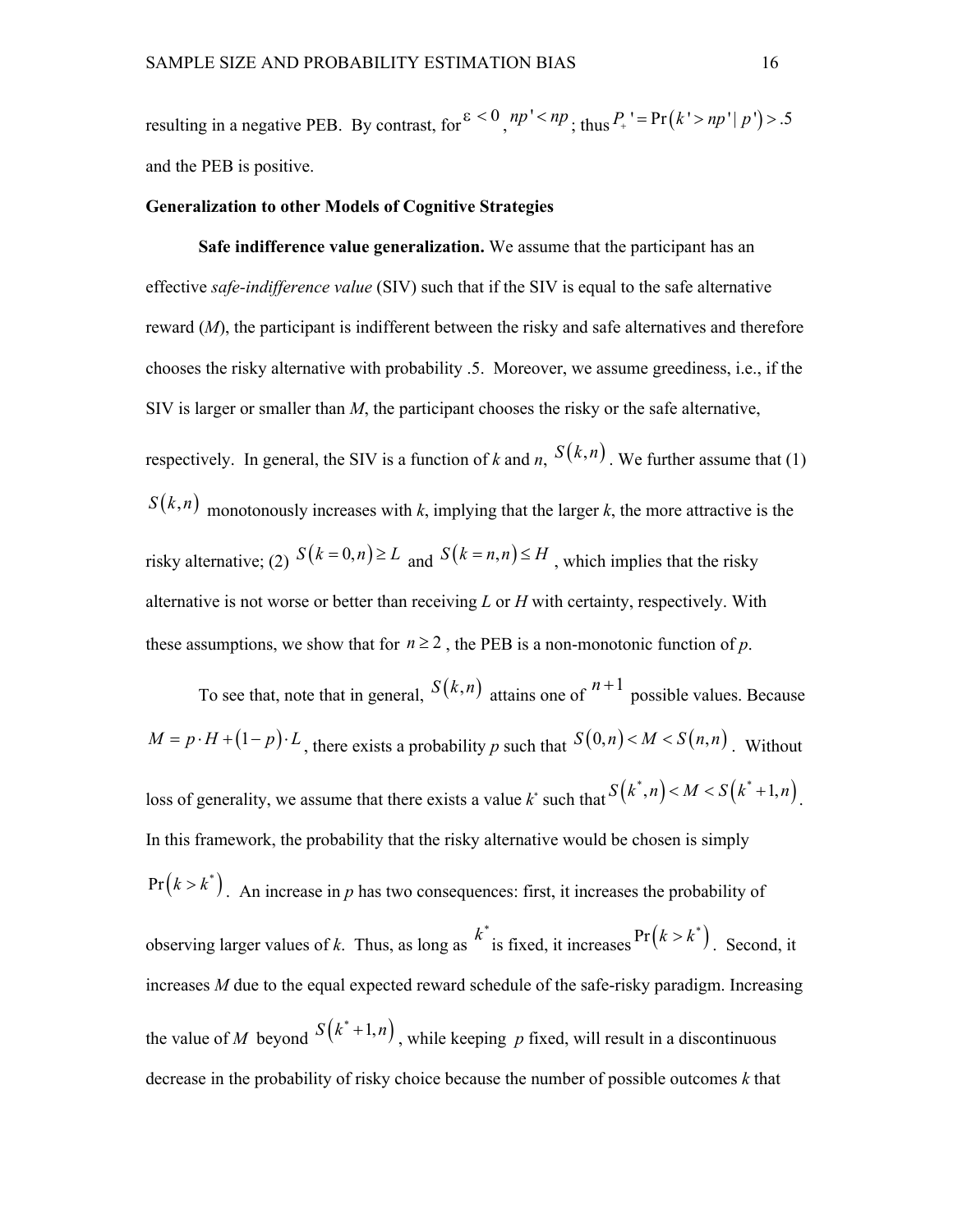would lead to a risky choice would decrease. Thus, increasing *p* will result in a continuous increase of the PEB (via *p*) interrupted by a discontinuous decrease of the PEB (via *M*), as depicted in Figure 1 (top).

The SIV is more general than the ML estimator above. It includes Bayesian prior or estimator other than ML. For example, an ML estimator with a beta-distribution prior

$$
Pr(p) \propto p(1-p)
$$
 would result in  $\hat{p} = \frac{k+1}{n+2}$ . Note that in this case, the prediction is

overestimation of the probability even for small *p*. For example, in the case of a single sample ( $n=1$ ),  $\hat{p} \ge \frac{1}{3}$ . The latter estimator is also the *minimum mean square error estimator* (Stigler, 1986) with a flat uniform prior. In fact, it is well known in estimation theory that there is ambiguity between the prior distribution and the optimization criterion (Raiffa  $\&$ Schlaifer, 1961). These and other Bayesian models will all lead to a SIV for every *k* and *n*. Moreover, SIV can incorporate subjective reward or risk sensitivity via a utility function *u* and a monotonously increasing probability weighting function *w* as in Prospect Theory.

**Effect of exploration.** According to the  $\epsilon$ -greedy rule, the decision maker chooses the preferred alternative with probability  $1-\varepsilon$  ( $\varepsilon$  < 1) and she uniformly chooses between the alternatives with probability<sup> $\epsilon$ </sup>. It is easy to see that the resultant PEB is simply scaled by  $1-\epsilon$  and therefore the lack of monotonicity and the zero-crossings are independent of the value of  $\epsilon$ .

According to the softmax rule,  $Pr(risky) = 1/[1 + exp(-\beta \Delta)]$ , where  $\beta$  is a parameter and  $\Delta$  is the difference in the "attractiveness" of the two alternatives. For concreteness we consider a risk-neutral participant, who estimates  $p$  using the ML estimator

such that  $\Delta = \frac{k}{n}(H-L)+L-M$ . It is easy to see that as long as  $\beta >> \frac{n}{H-L}$ , the graded  $\Delta = \frac{n}{2}(H-L)+L-M$   $\beta >> \frac{n}{2}$ . It is easy to see that as long as  $H-L$ , the gr *n*  $H - L$ , the graded  $\beta >> \frac{n}{\sqrt{1-\frac{1}{n}}}$  $-L$ , the graded nature of the softmax function does not have a substantial effect on the probability of choosing the risky alternative and therefore the PEB is non-monotonic. This intuition was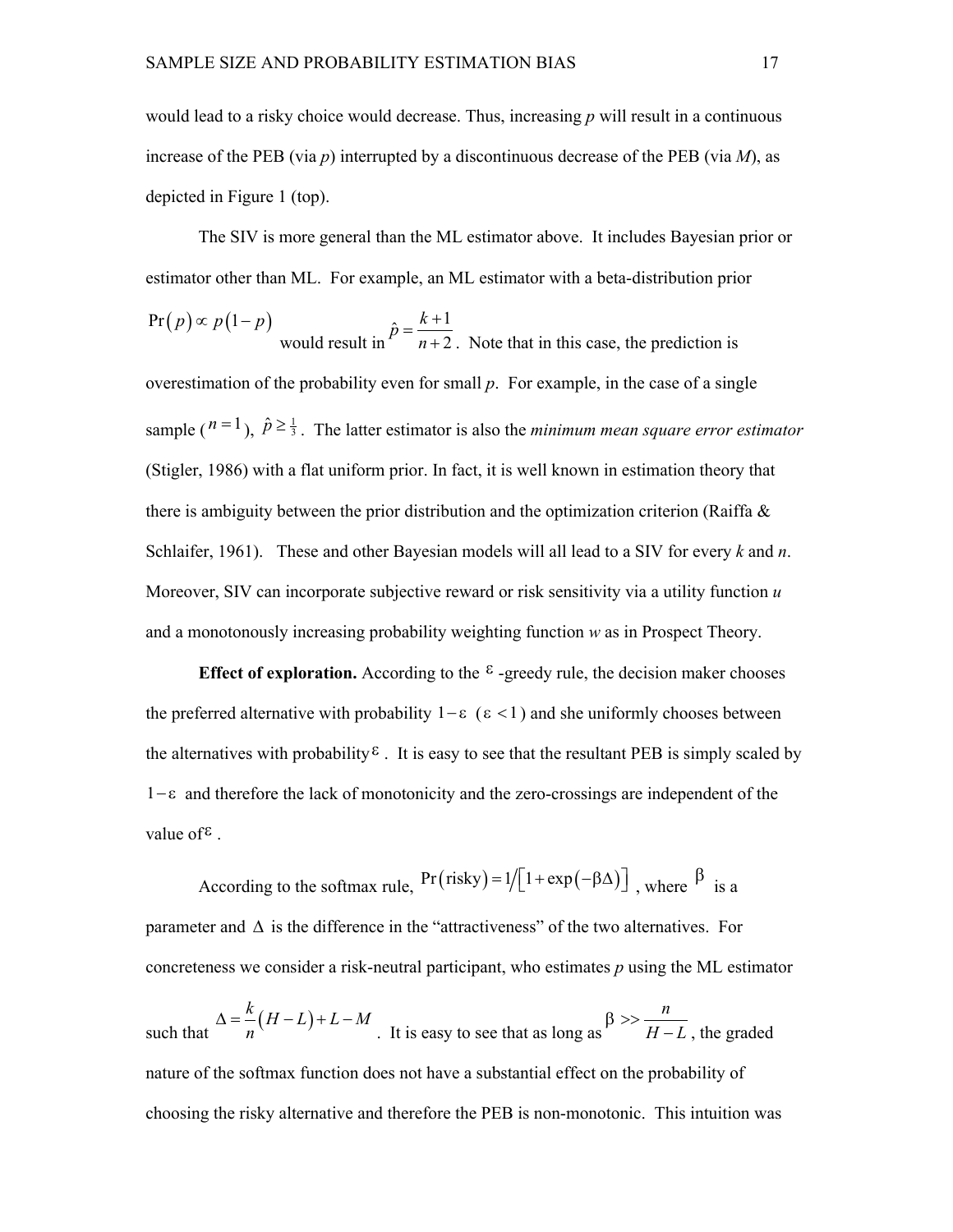verified using numeric simulations that revealed that  $H - L$  i 3*n*  $H - L$  is the critical value below  $\beta \approx \frac{3n}{\sqrt{2}}$  $-L$  is the critical value below which the PEB is non-monotonous (not shown).

#### **References**

- Ashourian, P., & Loewenstein, Y. (2011). Bayesian inference underlies the contraction bias in delayed comparison tasks. *PLoS ONE*, *6*(5), e19551. doi:10.1371/journal.pone.0019551
- Barron, G., & Erev, I. (2003). Small feedback-based decisions and their limited correspondence to description-based decisions. *Journal of Behavioral Decision Making*, *16*(3), 215–233. doi:10.1002/bdm.443
- Barron, G., & Ursino, G. (2013). Underweighting rare events in experience based decisions: Beyond sample error. *Journal of Economic Psychology*, *39*, 278–286. doi:10.1016/j.joep.2013.09.002
- Barron, G., & Yechiam, E. (2009). The coexistence of overestimation and underweighting of rare events and the contingent recency effect.
- Camilleri, A., & Newell, B. (2011). When and why rare events are underweighted: A direct comparison of the sampling, partial feedback, full feedback and description choice paradigms. *Psychonomic Bulletin & Review*, 18(2), 377-384. doi:10.3758/s13423-010-0040-2
- Camilleri, A. R., & Newell, B. R. (2009). The role of representation in experiencebased choice. *Judgment and Decision Making*, *4*(7), 518–529. Retrieved from http://silk.library.umass.edu/login?url=http://search.ebscohost.com/login.aspx?direct=tru  $e&db=psyh&AN=2010-14354-001&site=ehost-live&scope=site$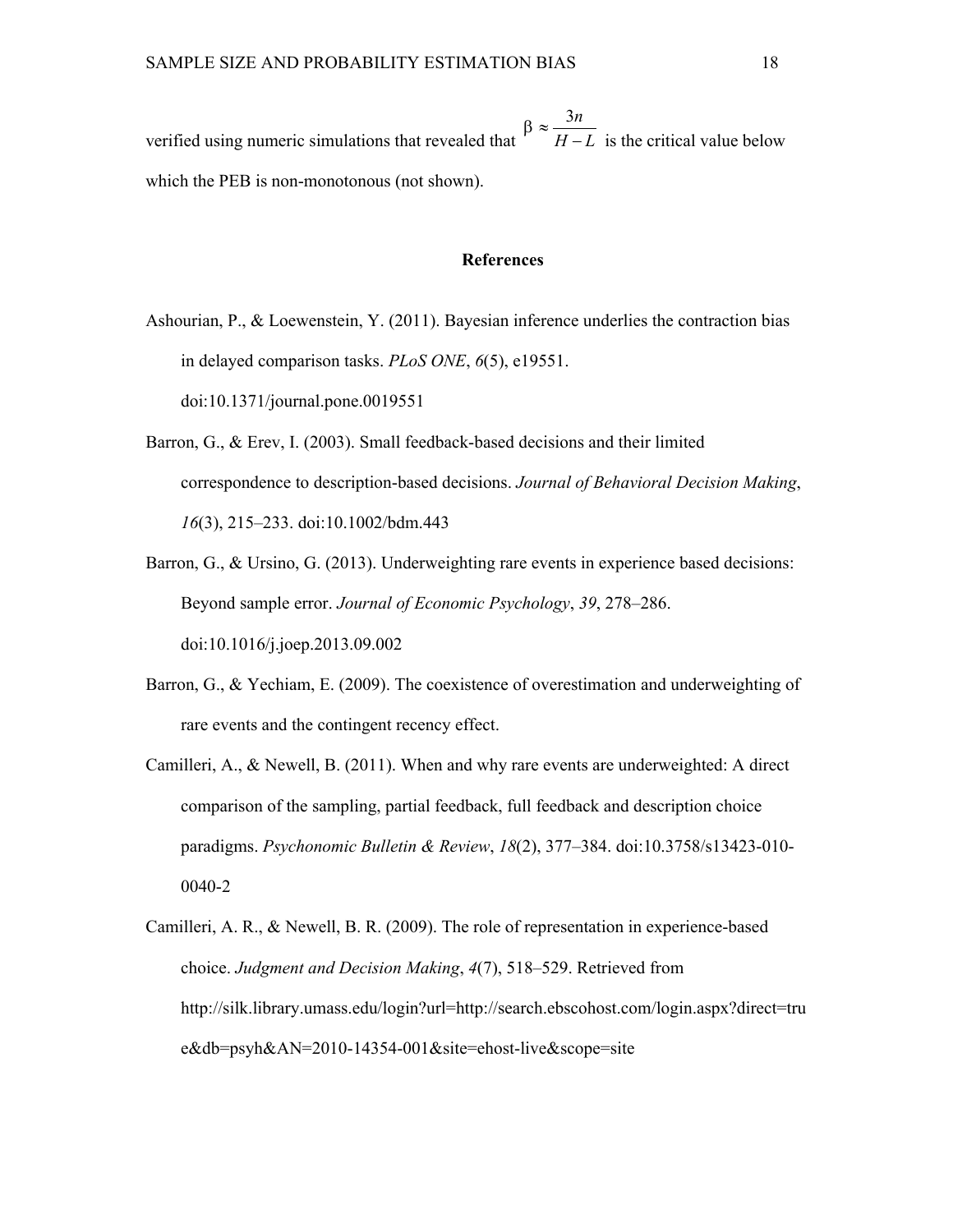- Camilleri, A. R., & Newell, B. R.  $(2011)$ . Description- and experience-based choice: does equivalent information equal equivalent choice? *Acta Psychologica*, *136*, 276–284. doi:10.1016/j.actpsy.2010.11.007
- Denrell, J. (2007). Adaptive learning and risk taking. *Psychological Review*, *114*(1), 177–187. doi:10.1037/0033295X.114.1.177
- Erev, I., Ert, E., Roth, A. E., Haruvy, E., Herzog, S. M., Hau, R., … Lebiere, C. (2010). A Choice Prediction Competition : Choices from Experience and from Description. *Journal of Behavioral Decision Making*, *47*(1), 15–47. doi:10.1002/bdm
- Erev, I., Glozman, I., & Hertwig, R. (2008). What impacts the impact of rare events. *Journal of Risk and Uncertainty, 36(2), 153-177. doi:10.1007/s11166-008-9035-z*
- Erev, I., & Haruvy, E. (2009). Learning and the economics of small decisions. In J. H. Kagel & A. E. Roth. (Eds.), *The handbook of experimental economics* (pp. 1–124). Retrieved from http://www.econ.bgu.ac.il/seminars/monaster/attachments/February 52009.pdf
- Erlick, D. (1964). Absolute judgments of discrete quantities randomly distributed over time. *Journal of Experimental Psychology*, *67*(5), 475–482. doi:10.1037/h0042698
- Fox, C. R., & Hadar, L. (2006). "Decisions from experience" = sampling error + prospect theory. *Management*, *1*(2), 159–161.
- Fox, C. R., & Tversky, A. (1998). A belief-based account of decision under uncertainty. *Management Science*. Retrieved from http://mansci.journal.informs.org/content/44/7/879.short
- Friedman, D., & Massaro, D. W. (1998). The. *Psychonomic Bulletin,& Review*, *5*, 370–389.
- Gonzalez, R., & Wu, G. (1999). On the shape of the probability weighting function. *Cognitive Psychology*, *38*, 129–166. doi:10.1006/cogp.1998.0710
- Griffiths, T. L., & Tenenbaum, J. B. (2006). Optimal predictions in everyday cognition. *Psychological Science*, *17*(9), 767–73. doi:10.1111/j.1467-9280.2006.01780.x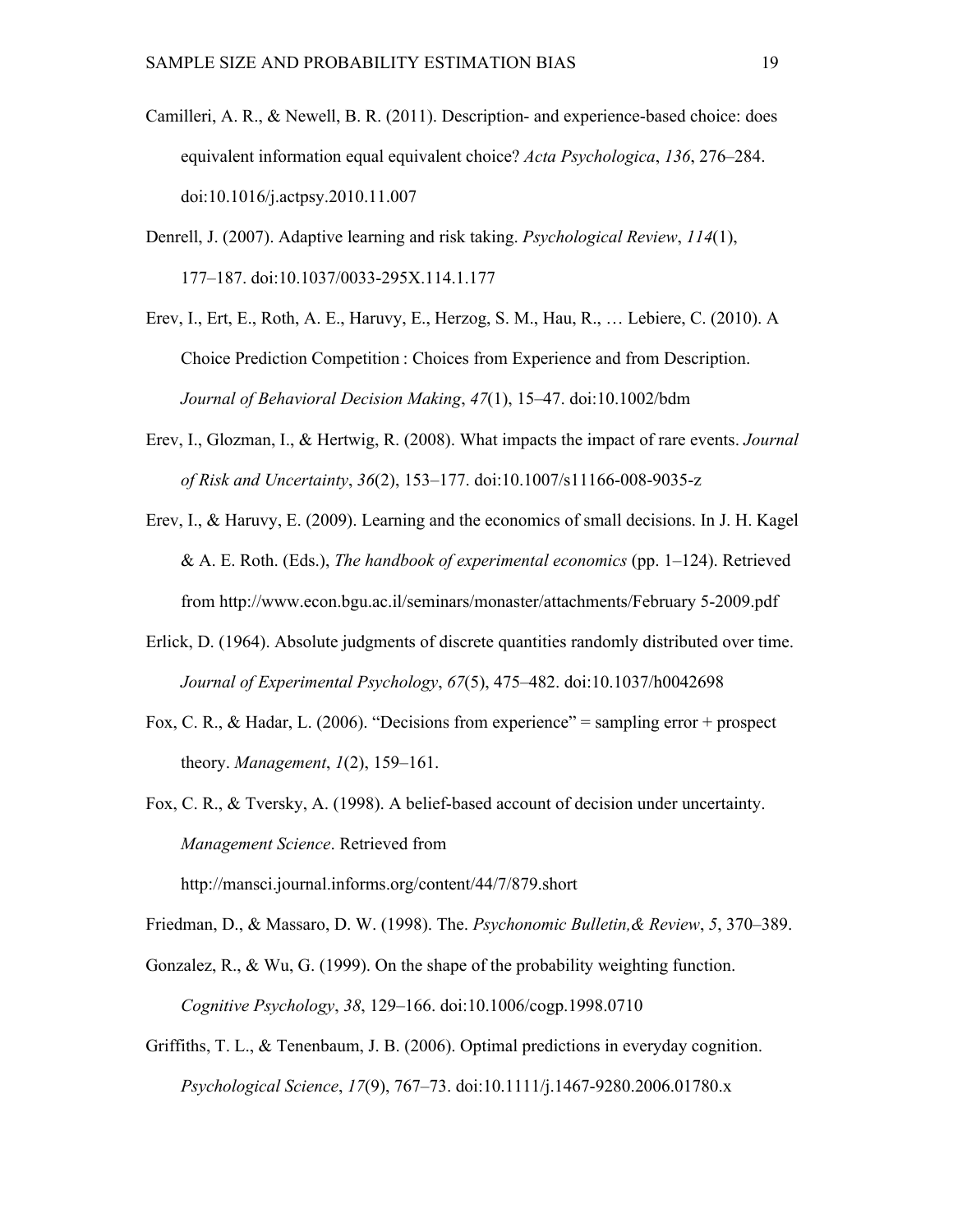- Hau, R., Pleskac, T. J., & Hertwig, R. (2010). Decisions From Experience and Statistical Probabilities : Why They Trigger Different Choices Than a Priori Probabilities. *Journal of Behavioral Decision Making*, *68*(October 2009), 48–68. doi:10.1002/bdm
- Hau, R., Pleskac, T. J., Kiefer, J., & Hertwig, R. (2008). The Description Experience Gap in Risky Choice : The Role of Sample Size and Experienced Probabilities. *Journal of Behavioral Decision Making*, *21*(May), 493–518. doi:10.1002/bdm
- Hertwig, R. (2012). The psychology and rationality of decisions from experience. *Synthese*, *187*(1), 269–292. doi:10.1007/s11229-011-0024-4
- Hertwig, R., Barron, G., Weber, E. U., & Erev, I. (2004). Decisions from experience and the effect of rare events in risky choice. *Psychological Science*, *15*(8), 534–9. doi:10.1111/j.0956-7976.2004.00715.x
- Hertwig, R., Barron, G., Weber, E. U., & Erev, I. (2006). The role of information sampling in risky choice. In K. Fiedler & P. Juslin (Eds.), *Information sampling and adaptive cognition* (pp. 72–91). Cambridge University Press.
- Hertwig, R., & Erev, I. (2009). The descriptionexperience gap in risky choice. *Trends in Cognitive Sciences*, *13*(12), 517–523. doi:10.1016/j.tics.2009.09.004
- Hilbig, B., & Glöckner, A. (2011). Yes, they can! Appropriate weighting of small probabilities as a function of information acquisition. *Acta Psychologica*, *138*, 390–6. doi:10.1016/j.actpsy.2011.09.005
- Kahneman, D., & Tversky, A. (1979). Prospect Theory: An Analysis of Decision under Risk. *Econometrica*, *47*(2), 263–292. doi:10.2307/1914185
- Kareev, Y., Lieberman, I., & Lev, M. (1997). Through a narrow window: Sample size and the perception of correlation. *Journal of Experimental Psychology: General*, *126*(3), 278–287. doi:10.1037/0096-3445.126.3.278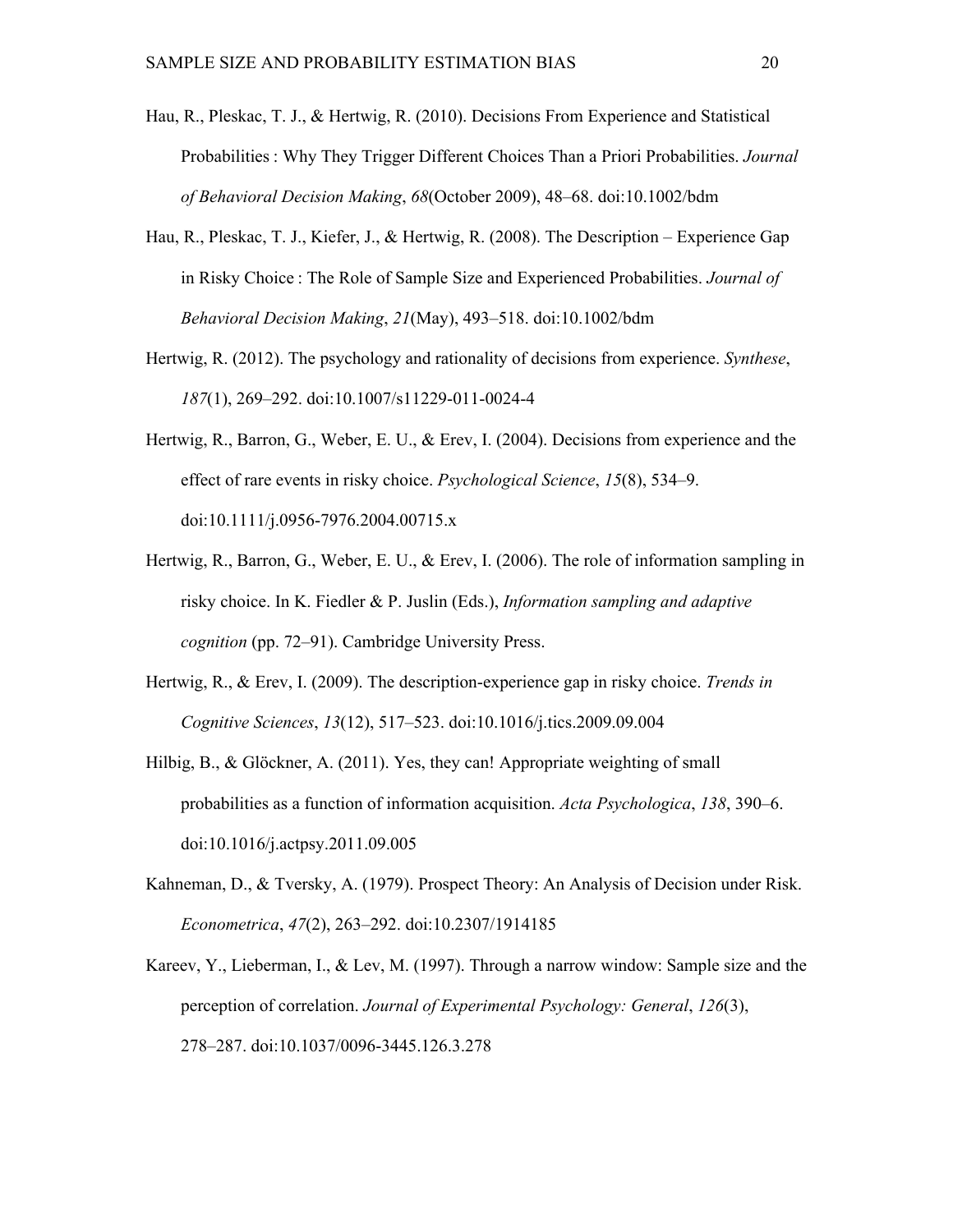- Knill, D. C., & Richards, W. (1996). *Perception as Bayesian Inference*. (D. C. Knill & W. Richards, Eds.)*(Eds.). (1996). Perception as Bayesian inference. Cambridge University Press.* Cambridge University Press.
- Körding, K. (2007). Decision theory: what "should" the nervous system do? *Science (New York, N.Y.)*, *318*(5850), 606–10. doi:10.1126/science.1142998
- Körding, K., & Wolpert, D. (2004). Bayesian integration in sensorimotor learning. *Nature*, *427*(6971), 244–7. doi:10.1038/nature02169
- Kyburg, H. E. (1996). Probabilistic fallacies. *Behavioral and Brain Sciences*, *19*(01), 31. doi:10.1017/S0140525X00041327
- Lord, N. (2010). Binomial averages when the mean is an integer. *Mathematical Gazette*, *94*(530), 331–332.
- March, J. G. (1996). Learning to be risk averse. *Psychological Review*, *103*(2), 309–319. Retrieved from http://doi.apa.org/getdoi.cfm?doi=10.1037/0033-295X.103.2.309
- Peterson, C. R., & Beach, L. R. (1967). Man as an intuitive statistician. *Psychological Bulletin*, *68*(1), 29–46. Retrieved from http://www.ncbi.nlm.nih.gov/pubmed/6046307
- Pitz, G. F. (1965). Response variables in the estimation of relative frequency. *Perceptual and Motor Skills*, *21*(3), 867–73.
- Raiffa, H., & Schlaifer, R. (1961). *Applied Statistical Decision Theory* (p. 354). Harvard University Press. Retrieved from http://www.amazon.com/Applied-Statistical-Decision-Theory-Howard/dp/0875840175
- Rakow, T., Demes, K. a, & Newell, B. R. (2008). Biased samples not mode of presentation: Re-examining the apparent underweighting of rare events in experience-based choice. *Organizational Behavior and Human Decision Processes*, *106*(2), 168–179. doi:10.1016/j.obhdp.2008.02.001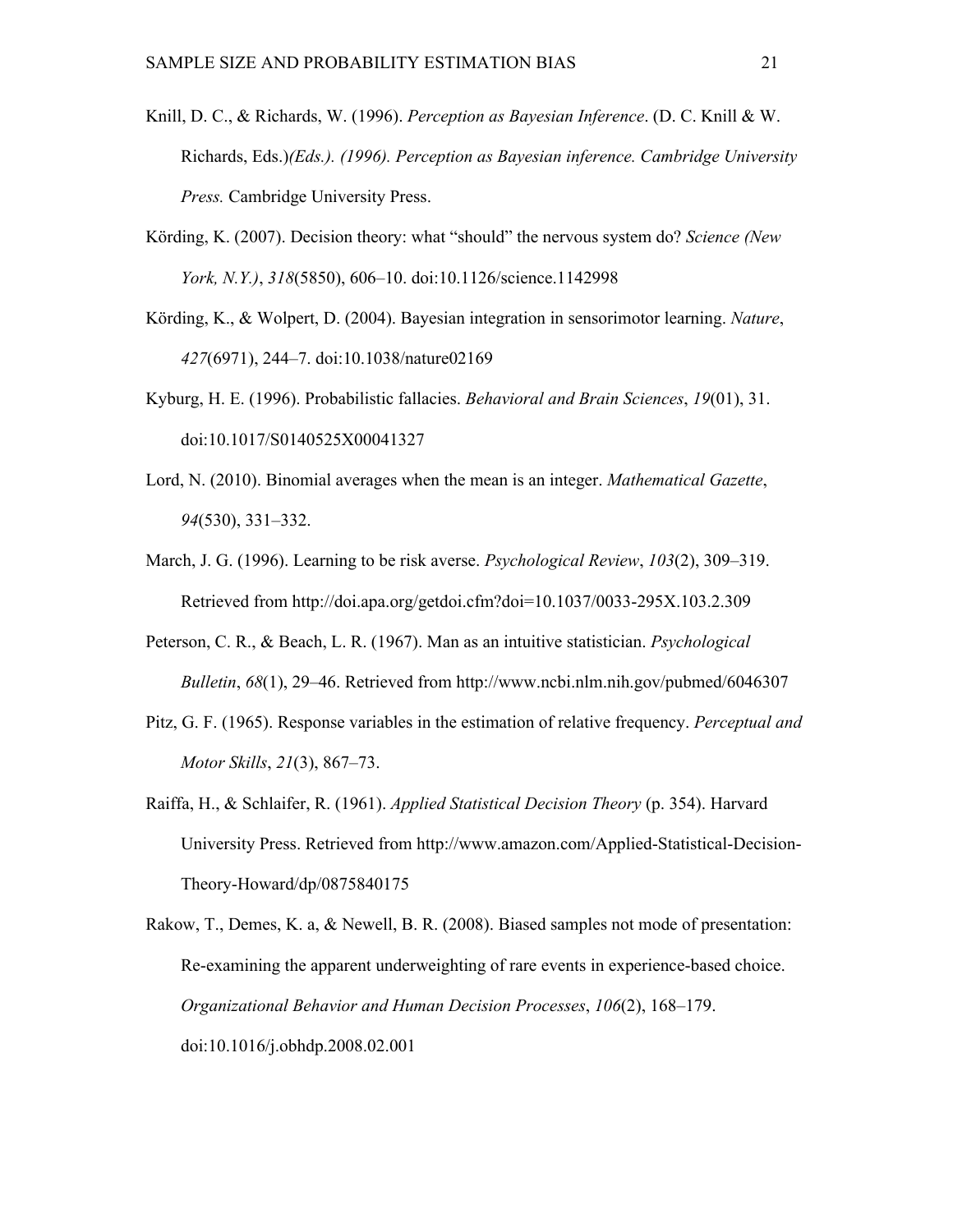- Raviv, O., Ahissar, M., & Loewenstein, Y. (2012). How recent history affects perception: the normative approach and its heuristic approximation. *PLoS Computational Biology*, *8*(10), e1002731. doi:10.1371/journal.pcbi.1002731
- Shafir, S., Reich, T., Tsur, E., Erev, I., & Lotem, A. (2008). Perceptual accuracy and conflicting effects of certainty on risk-taking behaviour. *Nature*, 453(7197), 917–920. doi:10.1038/nature06841
- Shteingart, H., Neiman, T., & Loewenstein, Y. (2013). The role of first impression in operant learning. *Journal of Experimental Psychology. General*, *142*(2), 476–88. doi:10.1037/a0029550
- Stigler, S. M. (1986). Laplace's 1774 Memoir on Inverse Probability. *Statistical Science*. doi:10.1214/ss/1177013620
- Sutton, R. S., & Barto, A. G. (1998). *Introduction to Reinforcement Learning*. Cambridge, MA, USA: MIT Press.
- Ungemach, C., Chater, N., & Stewart, N. (2009). Are probabilities overweighted or underweighted when rare outcomes are experienced (rarely)? *Psychological Science*, *20*(4), 473–479. doi:10.1111/j.1467-9280.2009.02319.x
- Zhang, H., & Maloney, L. T. (2012). Ubiquitous log odds: a common representation of probability and frequency distortion in perception, action, and cognition. *Frontiers in Neuroscience*, *6*(January), 1. doi:10.3389/fnins.2012.00001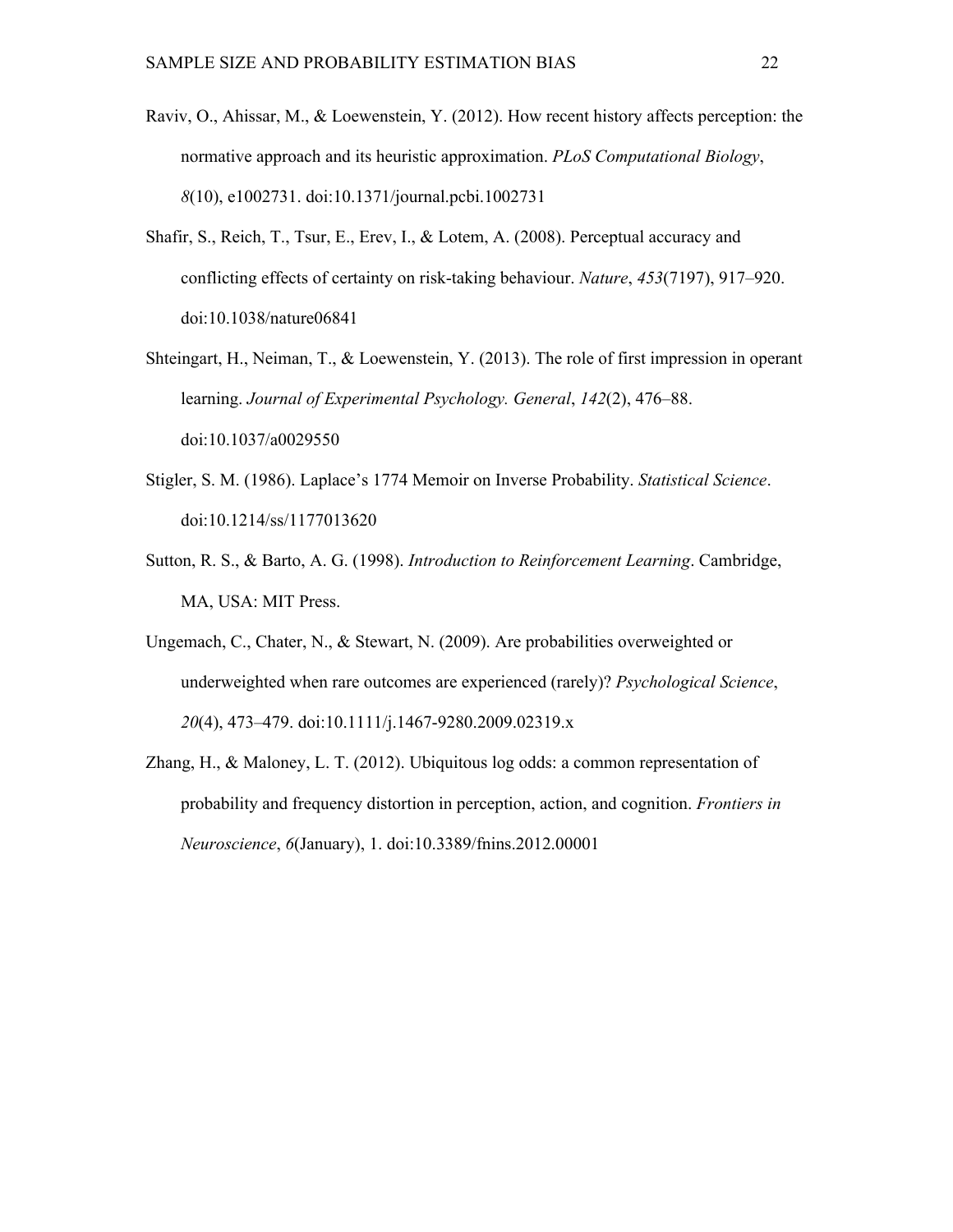

*Figure 1*. Top: Probability estimation bias (PEB,  $\Delta \hat{p}$ ) for sample size *n*=20, as a function of the true probability  $p$ , using the maximum likelihood (ML) estimator. The thin grid of vertical lines are integer multiples of  $1/n$  when  $n = 20$ . The PEB for the values of  $p = 0.1$  and  $p = 0.09$ are depicted by blue and green circled dots, respectively. Bottom: PEB sign (black and white for negative and positive, respectively) as a function of the sample size *n* (abscissa) and *p* (ordinate). The horizontal (red) line corresponds to *n*=20 as in the top panels. The magenta curve is the analytical bound of  $p = 2^{-n}$ ,  $1 - 2^{-n}$ .  $1 \qquad \qquad 1 \qquad \qquad 1$  $p = 2^{-\frac{1}{n}}$ ,  $1 - 2^{-\frac{1}{n}}$ . The green curves correspond to integer values of the product  $n \cdot p$ .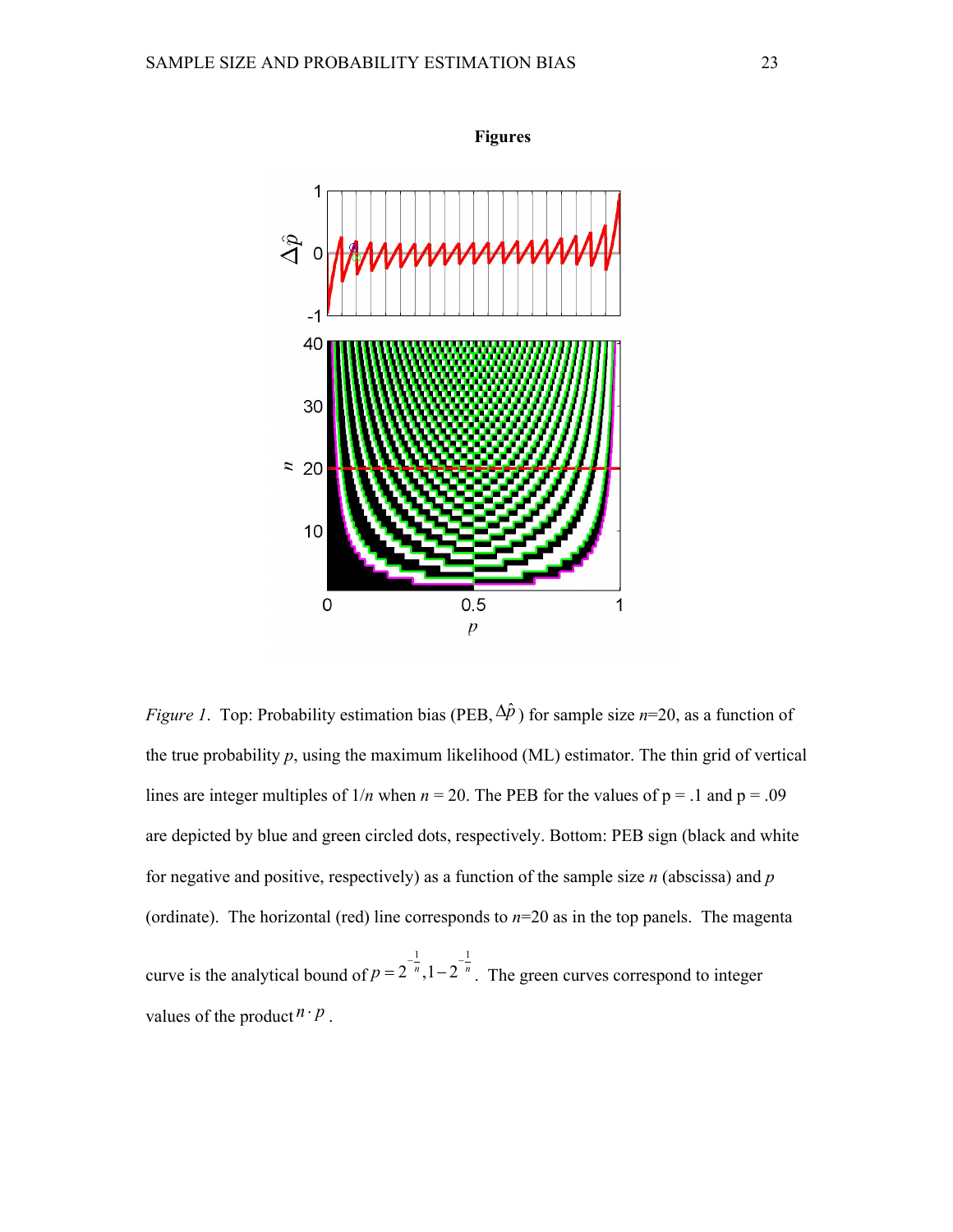

*Figure 2.* The probability estimation bias (PEB, y-axis) as a function of the underlying probability  $p$  (x-axis) for the Sampler with parameter  $n = 5$  (blue) and Stochastic Sampler with  $n = 9$  (red). Markers (blue circles and red squares) indicate the probability values used in the Technion Choice Prediction Competition (Erev et al., 2010). The figure demonstrates how the value of  $n = 5$  avoids the non-monotonic nature of the PEB function as the values of the probabilities fall in integer multiples of  $1/n$  for  $p$  larger than the one that guarantees underweighting (0.13). Moreover, the figure shows how even after introducing stochastic nature, the model still predicts overestimation of probabilities smaller than .5 (e.g., at probability 1/3). Finally, notice how the two models are qualitatively different, yet align on the sampled probabilities (markers). The dashed horizontal black line represents a zero PEB.